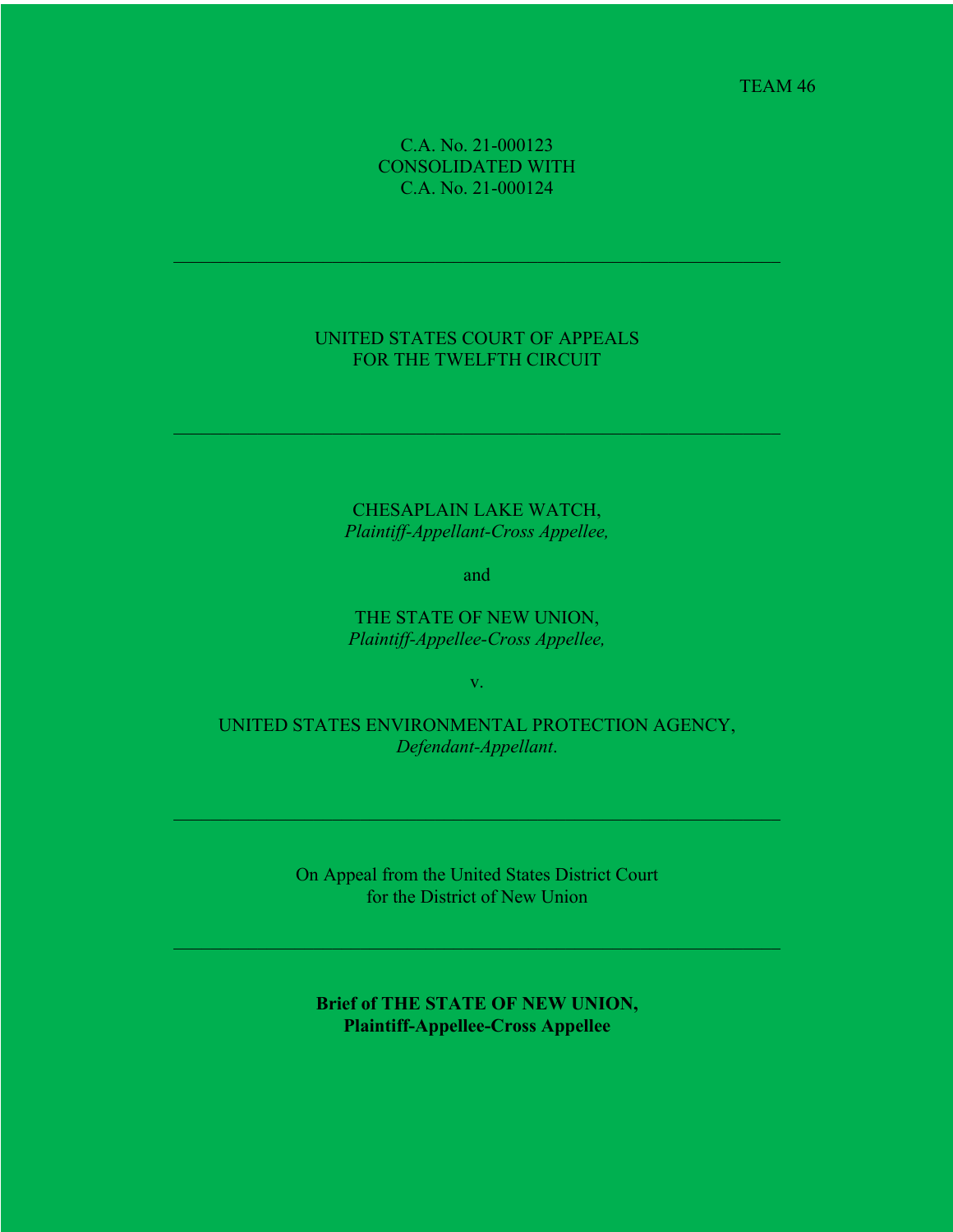# TABLE OF CONTENTS

| $\mathbf{I}$ . |                |                                                                                                                                                                                                                           |
|----------------|----------------|---------------------------------------------------------------------------------------------------------------------------------------------------------------------------------------------------------------------------|
| II.            |                |                                                                                                                                                                                                                           |
|                |                |                                                                                                                                                                                                                           |
|                |                |                                                                                                                                                                                                                           |
|                |                |                                                                                                                                                                                                                           |
| I.             |                | EPA'S REJECTION OF NEW UNION'S CHESAPLAIN TMDL IS RIPE FOR                                                                                                                                                                |
| II.            |                | EPA'S REJECTION OF NEW UNION'S PROPOSED TMDL FOR NOT<br>INCLUDING WASTELOAD ALLOCATIONS AND LOAD ALLOCATIONS<br>IS BASED ON AN IMPERMISSIBLE INTERPRETATION OF THE TERM                                                   |
|                | A <sub>1</sub> | The ordinary meaning of "total maximum daily load" is a sum of                                                                                                                                                            |
|                | <b>B.</b>      | The structure of the CWA confirms that $\S 303(d)$ does not authorize EPA<br>to require states to include WLAs and LAs in their TMDLs.  16                                                                                |
|                | $C$ .          | EPA's interpretation of TMDL as requiring WLAs and LAs is contrary to                                                                                                                                                     |
| III.           |                | EPA'S ADOPTION OF A TMDL CONSISTING OF AN ANNUAL<br>REDUCTION PHASED IN OVER FIVE YEARS IS PERMISSIBLE UNDER                                                                                                              |
|                | A.             | The plain language, statutory context, and legislative history of §<br>$303(d)(1)(C)$ show that "total maximum daily load" is an ambiguous term<br>of art establishing the ambiguity necessary for EPA to receive Chevron |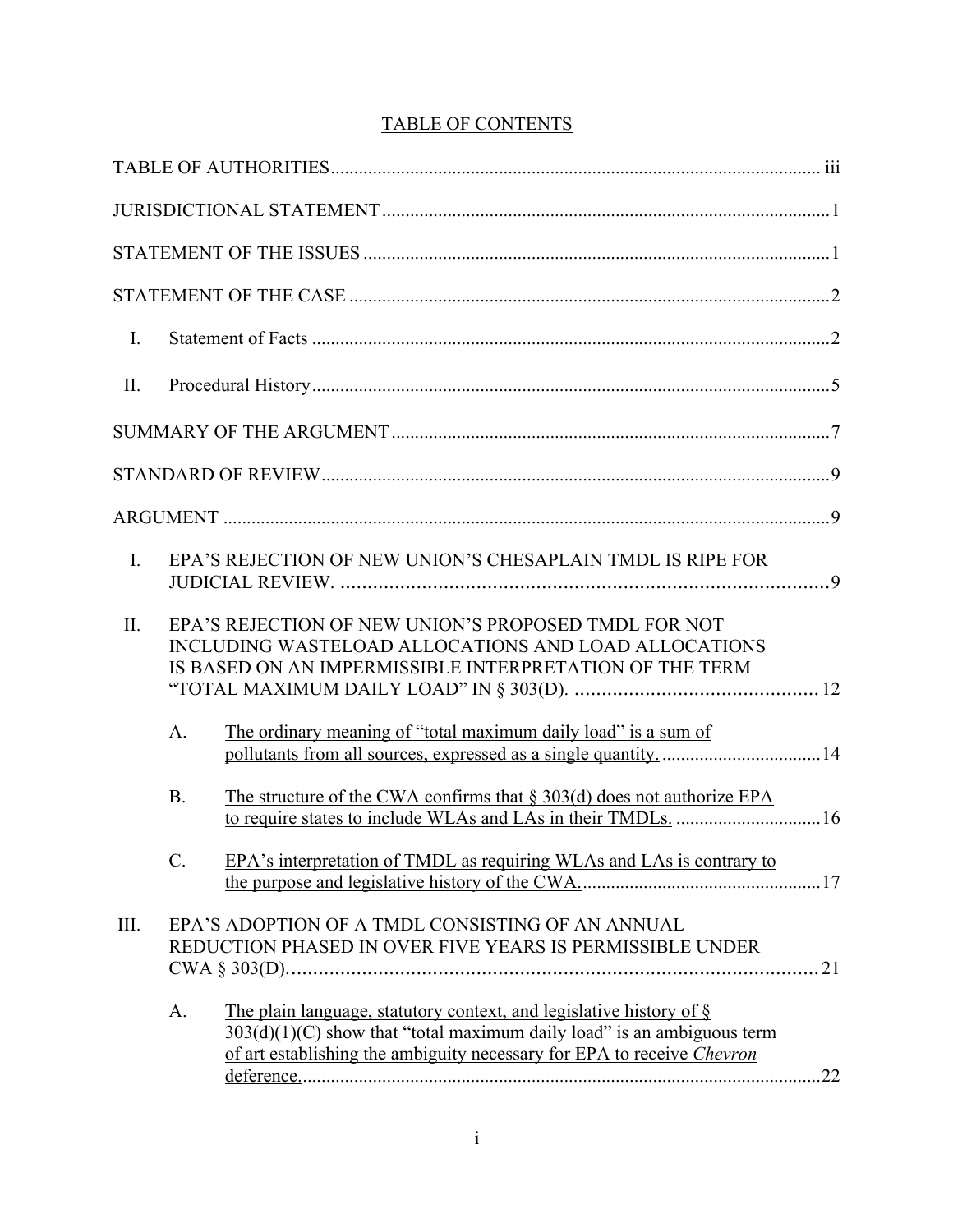|     | Β. | EPA's interpretation of total maximum daily load to include phased-in,   |    |
|-----|----|--------------------------------------------------------------------------|----|
|     |    | annual limits is reasonable, and therefore deserving of deference, under |    |
|     |    |                                                                          | 24 |
|     |    |                                                                          |    |
| IV. |    | EPA'S DETERMINATION SUGGESTING NONPOINT SOURCE BMPS AS                   |    |
|     |    | AN OFFSET TO POINT SOURCE REDUCTIONS FOR WATER QUALITY                   |    |
|     |    | STANDARD PLANNING WAS NOT ARBITRARY AND CAPRICIOUS OR                    |    |
|     |    |                                                                          |    |
|     |    |                                                                          |    |
|     |    |                                                                          |    |
|     |    |                                                                          |    |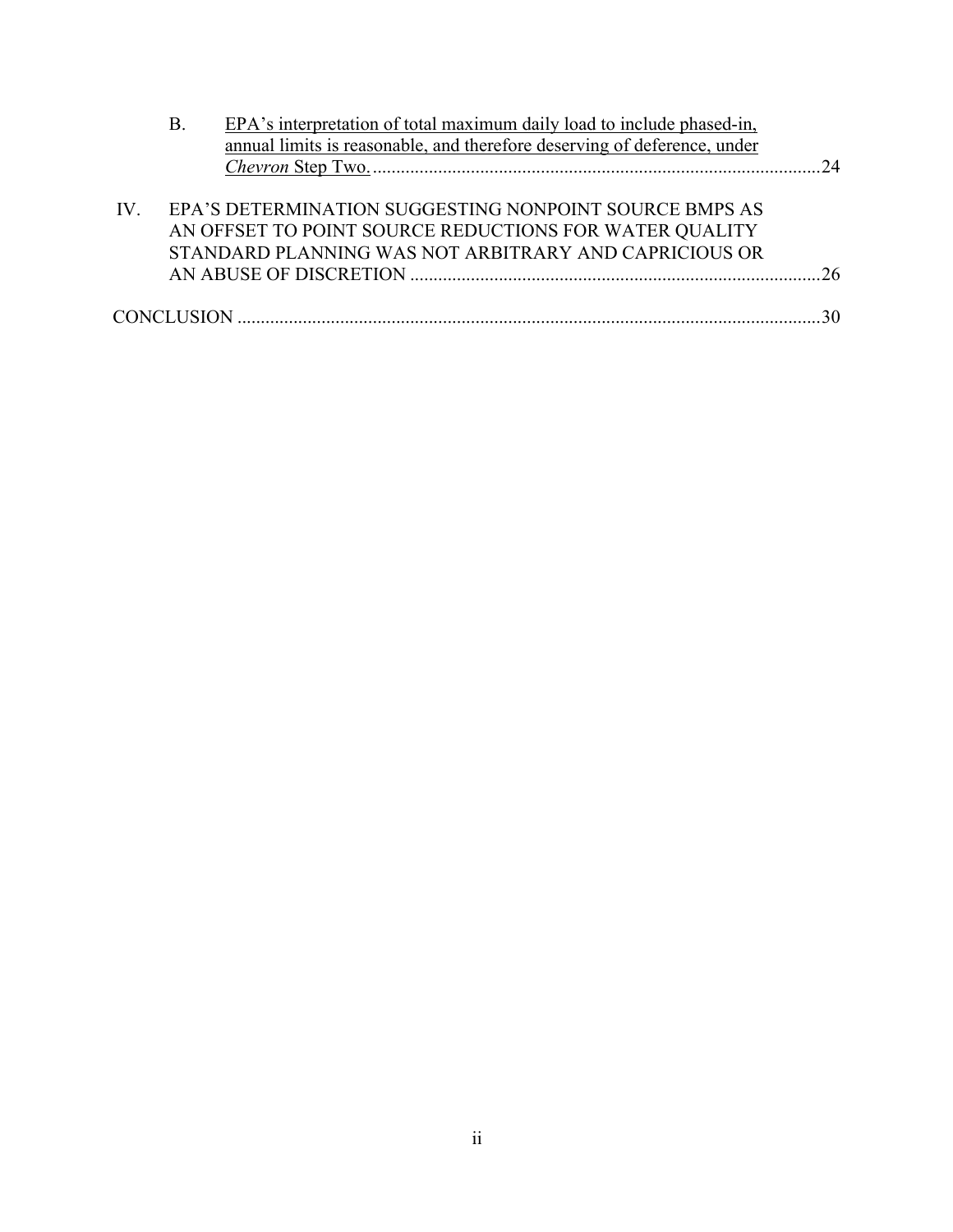# **TABLE OF AUTHORITIES**

# $\mbox{CASES}$

| Abbott Lab'ys v. Gardner,                                 |  |
|-----------------------------------------------------------|--|
| Adams v. Burlington N. R.R. Co.,                          |  |
| Adjustrite Sys., Inc. v. GAB Bus. Servs., Inc.,           |  |
| Am. Farm Bureau Fed'n v. EPA,                             |  |
| Anacostia Riverkeeper, Inc. v. Jackson,                   |  |
| Arkansas v. Oklahoma,                                     |  |
| Astoria Fed. Sav. & Loan Ass'n v. Solimino,               |  |
| Bethesda Hosp. Ass'n v. Bowen,                            |  |
| Blanchette v. Conn. Gen. Ins. Corps.,                     |  |
| Bowman Transp., Inc. v. Arkansas-Best Freight Sys., Inc., |  |
| Burlington Truck Lines v. United States,                  |  |
| Caminetti v. United States,                               |  |
| Cement Kiln Recycling Coal. v. EPA,                       |  |
| Chem. Mfrs. Ass'n v. NRDC, Inc.                           |  |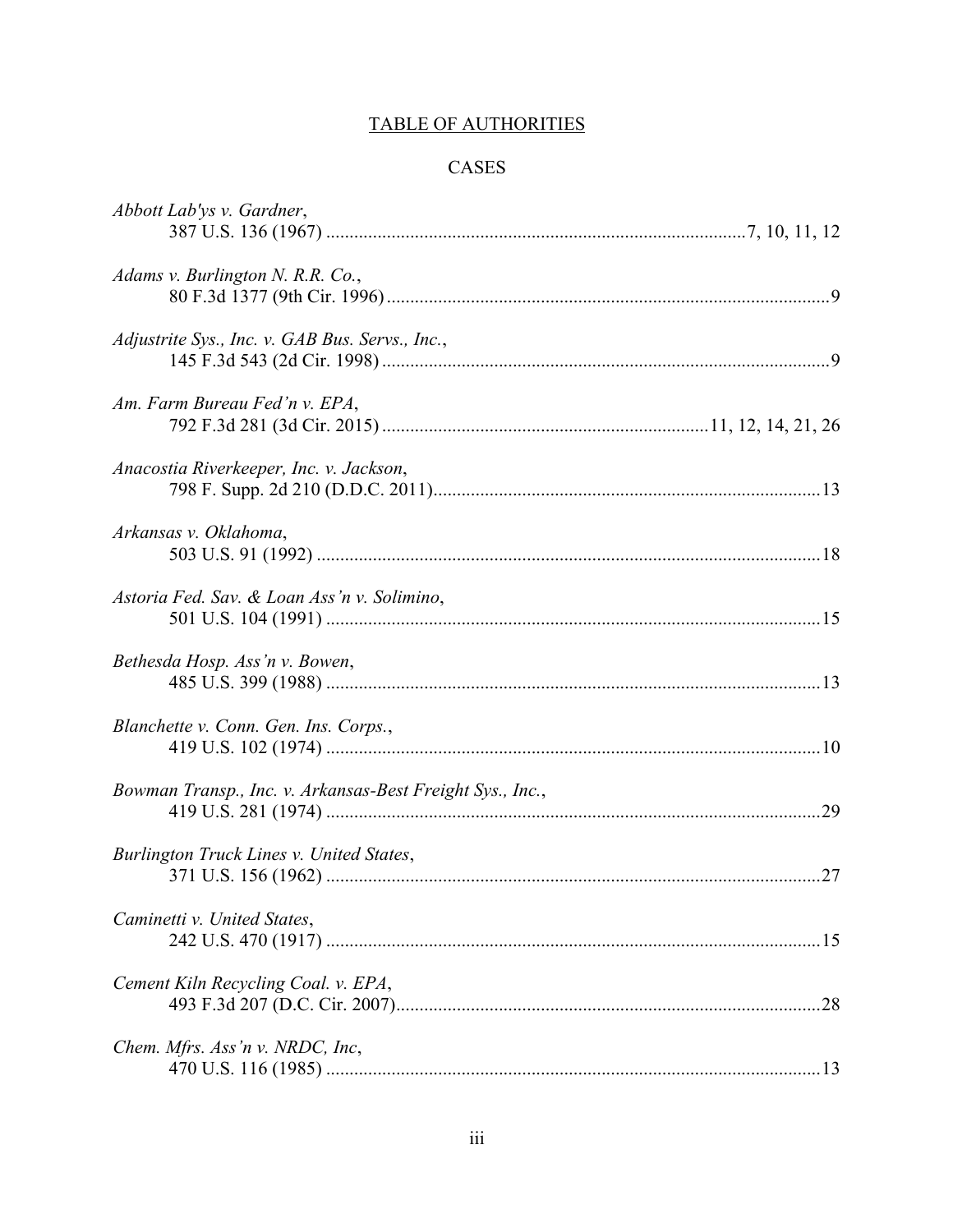| Chevron, U.S.A., Inc. v. NRDC, Inc.,                                  |  |
|-----------------------------------------------------------------------|--|
| Citizens to Preserve Overton Park v. Volpe,                           |  |
| Davis v. Mich. Dep't of Treasury,                                     |  |
| Friends of the Earth, Inc. v. EPA,                                    |  |
| Gen. Elec. Co. v. EPA,                                                |  |
| Goldstrike Mines Inc. v. Browner,                                     |  |
| Hamdan v. Rumsfeld,                                                   |  |
| Lawless v. Steward Health Care Sys., LLC,                             |  |
| Lujan v. Defs. of Wildlife,                                           |  |
| Mayo Found. For Med. Educ. & Rsch. v. United States,                  |  |
| Molycorp, Inc. v. EPA,                                                |  |
| Motor Vehicle Mfrs. Ass'n of U.S. v. State Farm Auto Mutual Ins. Co., |  |
| N.Y. State Dep't. of Soc. Servs. v. Dublino,                          |  |
| Nat'l Ass'n of Home Builders v. Defs. of Wildlife,                    |  |
| Nat'l Cable & Telecomms. Ass'n v. Brand X Internet Servs.,            |  |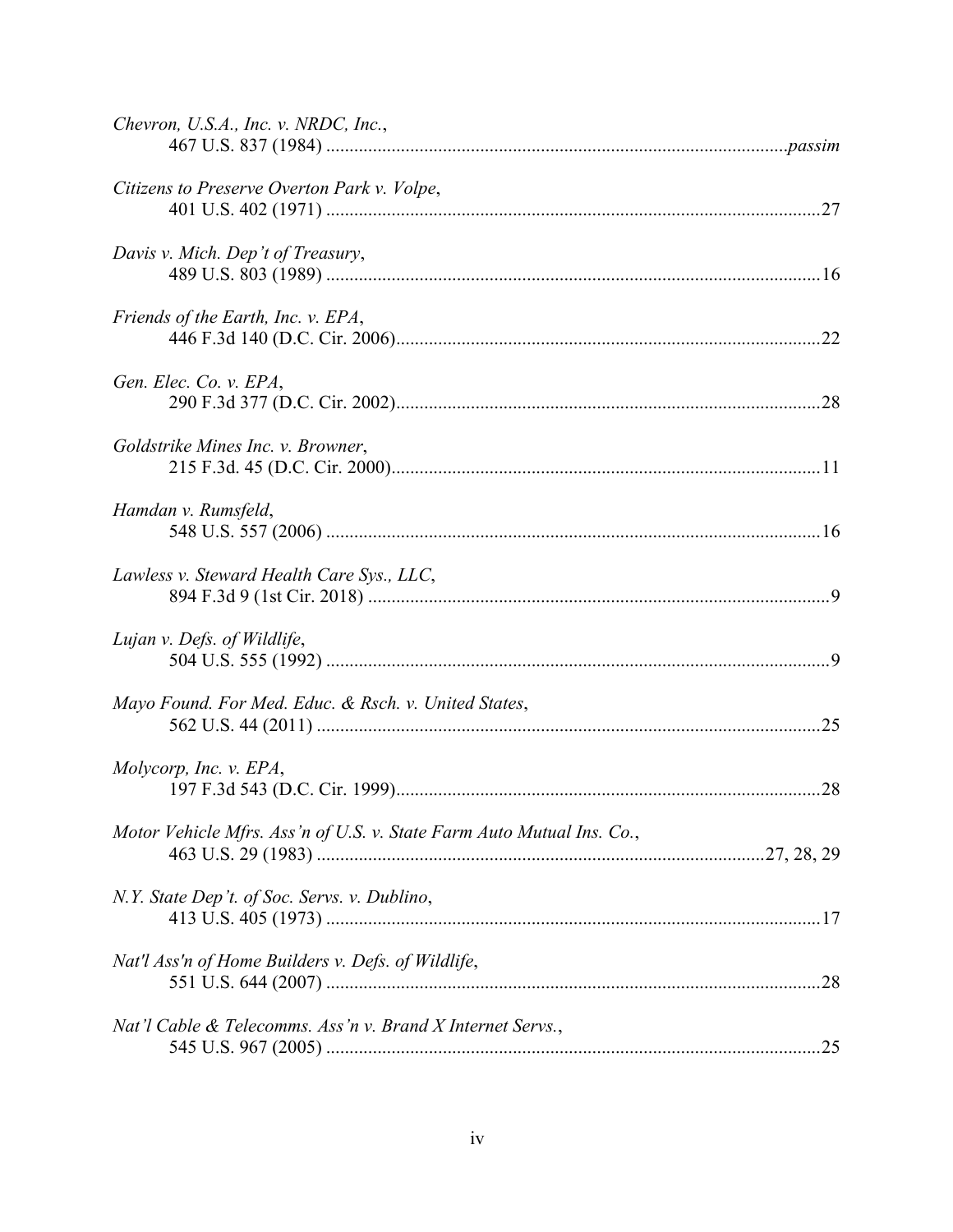| NationsBank of N.C., N.A. v. Variable Annuity Life Ins. Co.,            |  |
|-------------------------------------------------------------------------|--|
| NRDC v. Muszynski,                                                      |  |
| Port of Bos. Marine Terminal Ass'n v. Rederiaktiebolaget Transatlantic, |  |
| Reiter v. Sonotone Corp.,                                               |  |
| Reno v. Catholic Soc. Servs.,                                           |  |
| Robinson v. Shell Oil Co.,                                              |  |
| Solid Waste Agency of N. Cook Cnty. v. U.S. Army Corps of Eng'rs,       |  |
| Taniguchi v. Kan Pac. Saipan, Ltd.,                                     |  |
| United Pub. Workers v. Mitchell,                                        |  |
| United States v. Pub. Utils. Comm'n of Cal.,                            |  |
| United States v. Ron Pair Enters.,                                      |  |
| United States v. Williams,                                              |  |
| Yellen v. Confederated Tribes of Chehalis Rsrv.,                        |  |

# **STATUTES**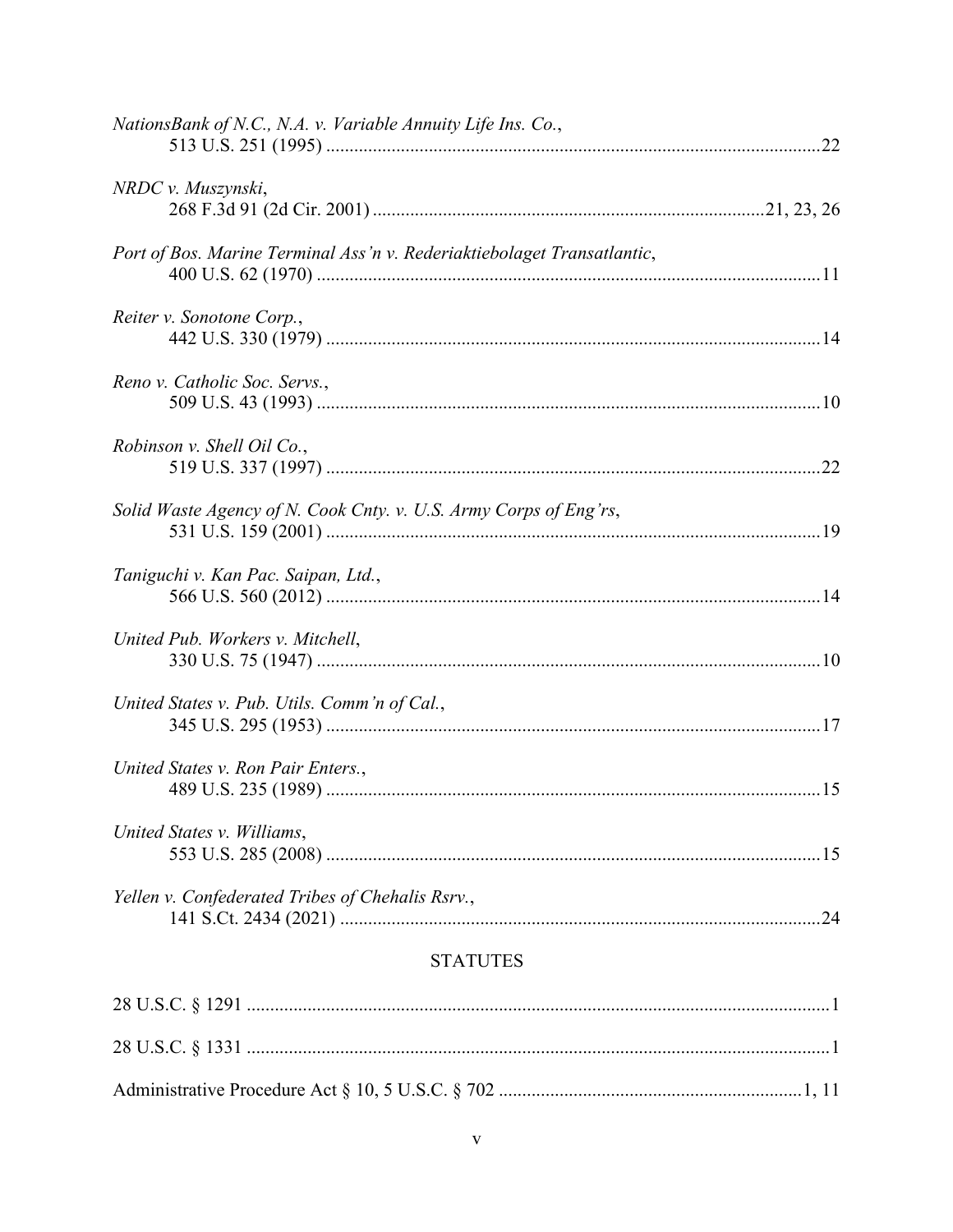| An Act to Amend the Federal Water Pollution Control Act, |  |
|----------------------------------------------------------|--|
|                                                          |  |
|                                                          |  |
|                                                          |  |
|                                                          |  |
|                                                          |  |
|                                                          |  |
|                                                          |  |
|                                                          |  |
|                                                          |  |
|                                                          |  |
|                                                          |  |
|                                                          |  |
|                                                          |  |
|                                                          |  |
|                                                          |  |
|                                                          |  |
|                                                          |  |
| <b>REGULATIONS</b>                                       |  |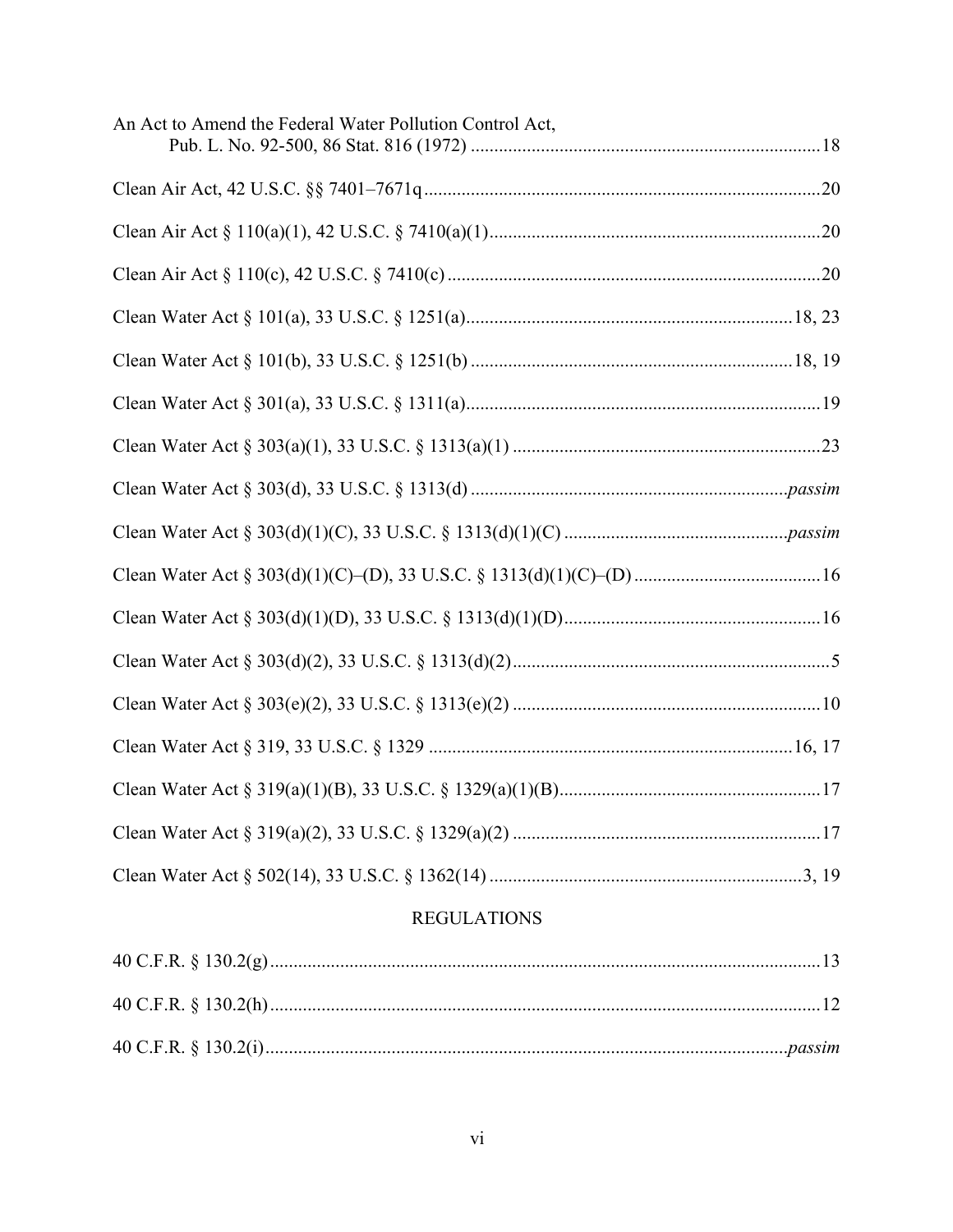| <b>OTHER</b>                                                                                                                                                                                                                                                        |
|---------------------------------------------------------------------------------------------------------------------------------------------------------------------------------------------------------------------------------------------------------------------|
| Cong. Rsch. Serv., RL 30437, Water Quality Initiatives and Agriculture (Dec. 20, 2000)29                                                                                                                                                                            |
| Damien Schiff, Keeping the Clean Water Act Cooperatively Federal-Or, Why the Clean Water<br>Act Does Not Directly Regulate Groundwater Pollution, 42 Wm. & Mary Envtl. L. &                                                                                         |
| David M. Bearden et al., Cong. Rsch. Serv., RL30798, Environmental Laws:<br>Summaries of Major Statutes Administered by the Environmental Protection Agency                                                                                                         |
| EPA, Guidance for Water Quality Based Decisions: The TMDL Process 15 (1991)27, 28, 29                                                                                                                                                                               |
|                                                                                                                                                                                                                                                                     |
|                                                                                                                                                                                                                                                                     |
|                                                                                                                                                                                                                                                                     |
| Revisions to the Water Quality Planning and Management Regulation and Revisions to the<br>National Pollutant Discharge Elimination System Program in Support of Revisions to the<br>Water Quality Planning and Management Regulation; 65 Fed. Reg. 43,632 (July 13, |
|                                                                                                                                                                                                                                                                     |
|                                                                                                                                                                                                                                                                     |

## RULES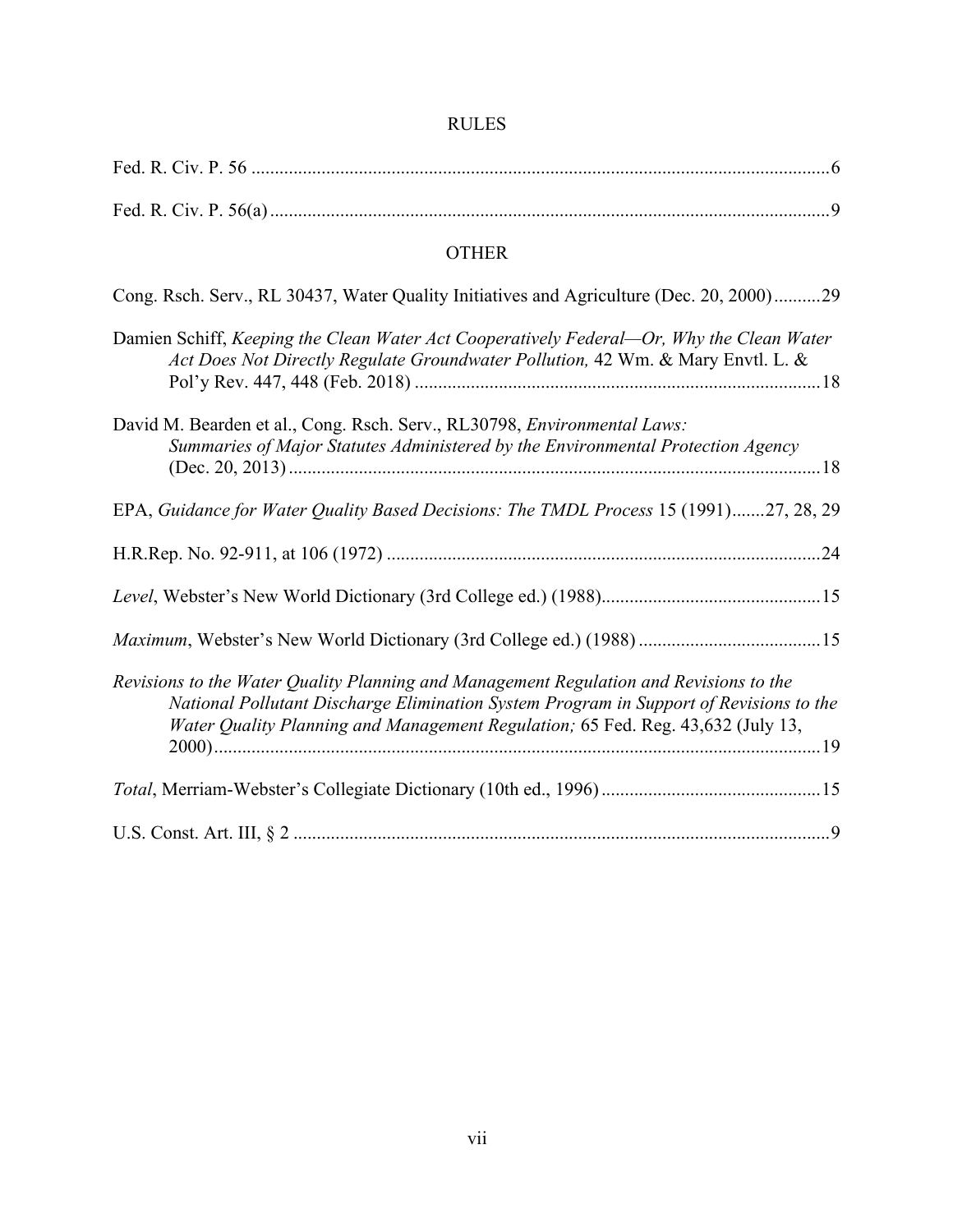#### JURISDICTIONAL STATEMENT

This case arises under the judicial review provision of the Administrative Procedure Act (APA). 5 U.S.C. § 702. The United States District Court for the District of New Union had subject-matter jurisdiction pursuant to 28 U.S.C. § 1331, as the action arose under federal law. The district court granted the State of New Union's ("New Union") Motion for Summary Judgment. Record at 5. It also denied the Environmental Protection Agency's (EPA) Motion for Summary Judgment in part and granted Chesaplain Lake Watch's (CLW) Motion for Summary Judgment in part. *Id.* The United States Court of Appeals for the Twelfth Circuit has jurisdiction under 28 U.S.C. § 1291, which provides that "[t]he courts of appeals . . . shall have jurisdiction of appeals from all final decisions of the district courts of the United States."

### STATEMENT OF THE ISSUES

- I. Whether EPA's determination to reject the New Union Chesaplain Watershed phosphorus TMDL and adopt its own TMDL and implementation plan for the Lake Chesaplain Watershed is ripe for judicial review.
- II. Whether EPA's determination to reject the New Union Chesaplain Watershed phosphorus TMDL on the grounds that the TMDL failed to include wasteload allocations and load allocations is contrary to law, as an incorrect interpretation of the term "total maximum daily load" in CWA  $\S 303(d)$ .
- III. Whether EPA's adoption of a TMDL for the Lake Chesaplain Watershed consisting of an annual pollution loading reduction to be phased in over five years is permissible pursuant to the CWA  $\S$  303(d) requirements for a valid TMDL.
- IV. Whether EPA's adoption of a credit for anticipated BMP pollution reductions to reduce the stringency of wasteload allocations for point sources for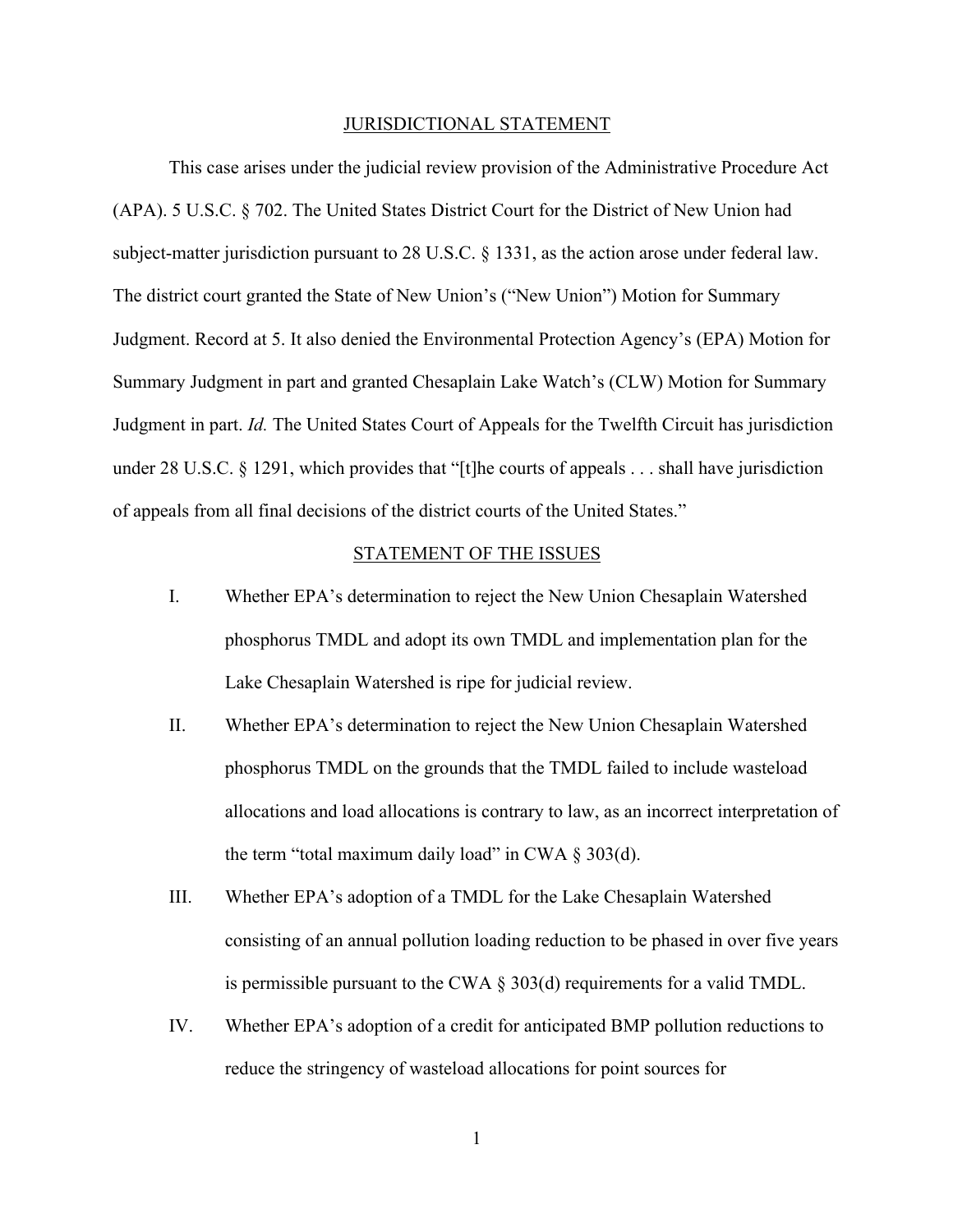implementation of the Lake Chesaplain TMDL was permissible despite the lack of assurance of BMP implementation.

#### STATEMENT OF THE CASE

I. Statement of Facts

Plaintiff-Appellee New Union brought this suit against Defendant-Appellant Environmental Protection Agency (EPA), seeking a declaration that EPA's rejection of New Union's proposed "total maximum daily load" for phosphorus in Lake Chesaplain, and the regulations EPA based this rejection on, were invalid. Record at 5. Plaintiff-Appellant Chesaplain Lake Watch (CLW) brought this suit against EPA for declaratory judgment that EPA's Lake Chesaplain phosphorus TMDL was insufficiently protective and therefore should be vacated under the APA as contrary to law, arbitrary and capricious, and unsupported by the record. *Id.*

Lake Chesaplain is a natural lake in the State of New Union. *Id.* at 7. The lake abuts the Chesaplain national forest, Chesaplain State Park, agricultural lands, lakefront vacation communities, and the City of Chesaplain Mills. *Id.* The Union River flows into the lake, and the lake flows into the Chesaplain River, a navigable-in-fact interstate body of water. *Id.* Prior to the 2000s, Lake Chesaplain had excellent water quality. *Id.*

New Union water quality standards (WQS) designate Lake Chesaplain as a Class AA water, the highest quality standard in the state. *Id.* at 8. Lake Chesaplain's designated uses include drinking water, primary contact recreation, and fish propagation and survival. *Id.*

In the 1990s, agricultural interests built a large-scale slaughterhouse in Chesaplain Mills and ten concentrated animal feeding operations (CAFOs) for hog production in the Union River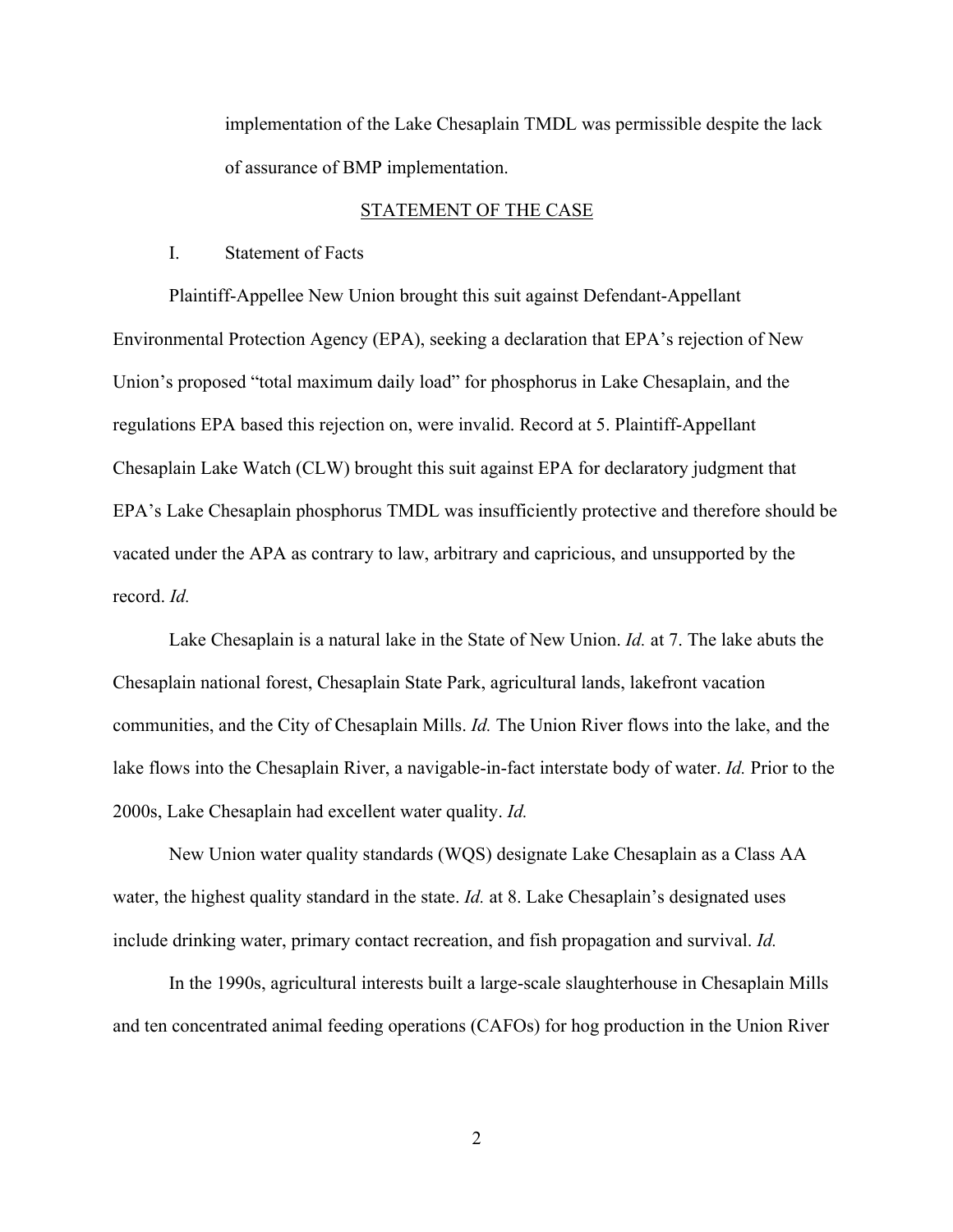watershed. *Id.* at 7*.* The lake's eastern shore concurrently had a boom in second home construction, increasing use of the area's septic systems. *Id.*

In the early 2000s, Lake Chesaplain water quality visibly declined. *Id.* During the summer, algae mats obscured the water and gave off offensive odors. *Id.* Chesaplain State Park's beach became unsuitable for swimming. *Id.* Fish productivity, property values, and tourism revenues declined. *Id.*

As a point source that directly discharges into the Union River, the slaughterhouse operates under a Clean Water Act (CWA) National Pollutant Discharge Elimination System (NPDES) permit issued by the State of New Union. *Id.* Chesaplain Mills' sewage treatment plant, which directly discharges into Lake Chesaplain, also operates under a CWA point source permit. *Id.* In contrast, the area's septic systems are nonpoint sources not subject to CWA permits. *Id.* Additionally, despite inclusion in the definition of "point sources" under the Clean Water Act, 33 U.S.C. § 1362(14), the hog CAFOs do not require CWA permits, as they are "non-discharging" under EPA's regulatory definition of CAFOs. *Id.* However, the CAFOs are subject to permitting under New Union law requiring the New Union Agricultural Commission to review and approve of nutrient management plans for the application of liquid manure to fields. *Id.*

In August 2012, the Chesaplain Commission issued a report which found that high phosphorus levels in Lake Chesaplain were causing excess algae growth and eutrophication of the lake. *Id.* at 8*.* The algae growth was responsible for the odors, decreased water clarity, and decreased dissolved oxygen (DO) levels well below the standard for Class AA waters. *Id.* The Commission concluded that maximum phosphorus levels should not exceed 0.014 mg/l throughout the lake to maintain a healthy lake ecosystem. *Id.*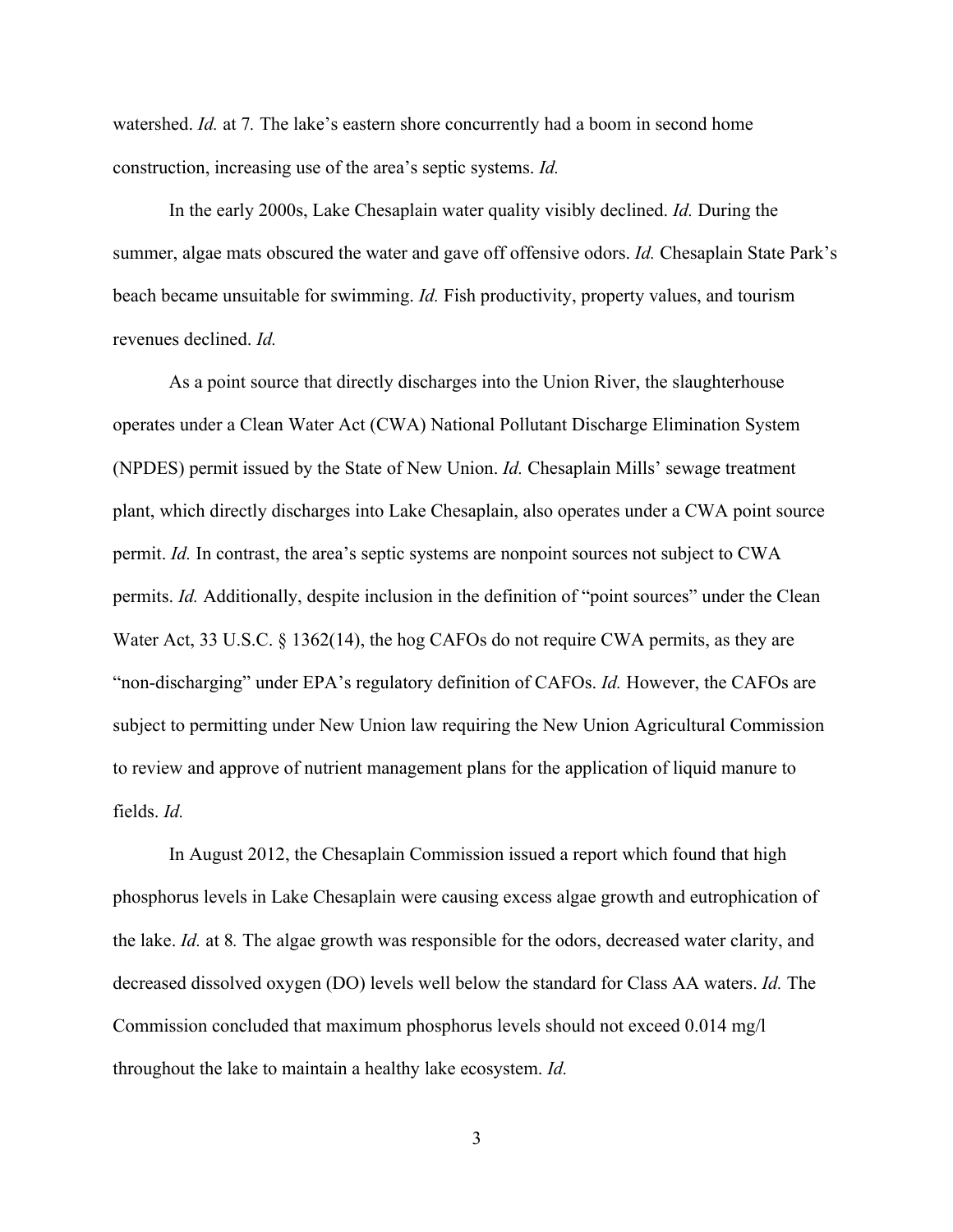In 2014, the New Union Division of Fisheries and Environmental Control (DOFEC) adopted a WQS of 0.014 mg/l for Class AA waters. *Id.* DOFEC subsequently included Lake Chesaplain on its  $\S 303(d)$  impaired waters list for violations of DO, odor, and water quality standards; DOFEC submitted the list to EPA the same year. *Id.* DOFEC did not submit a total maximum daily load (TMDL) for Lake Chesaplain with its impaired waters list. *Id.* EPA did not object to DOFEC's § 303(d) submission. *Id.*

In 2015, following threats by CLW to sue New Union and EPA, DOFEC commenced state rulemaking to establish a TMDL. *Id.* The Chesaplain Commission released the Chesaplain Supplemental Report (SR), which calculated that the maximum load of phosphorus necessary to meet the WQS was 120 metric tons (mt), annually. *Id.* The SR also found that the CAFOs and septic systems were substantial contributors of phosphorus in the Lake Chesaplain watershed. Record at 9. Additionally, neither point source in the watershed had permit limits for phosphorus. *Id.*

In October 2017, DOFEC issued public notice of a proposed annual TMDL with a fiveyear phased reduction in phosphorus. *Id.* Point source reductions, as WLAs, would occur through permitting, and nonpoint source reductions, as LAs, would be incorporated through best management practices (BMP) programs. *Id.*

DOFEC's proposal was met with controversy over the expense of BMPs and point source discharge management. *Id.* Additionally, CLW argued that the BMPs were insufficient to meet the required reduction in nonpoint source phosphorus discharge and that New Union lacked the statutory authority to enforce BMPs against agricultural sources. *Id.* at 9–10. Instead, CLW demanded zero phosphorus charges from the two identified point sources using a daily TMDL without phased implementation. *Id.* at 10.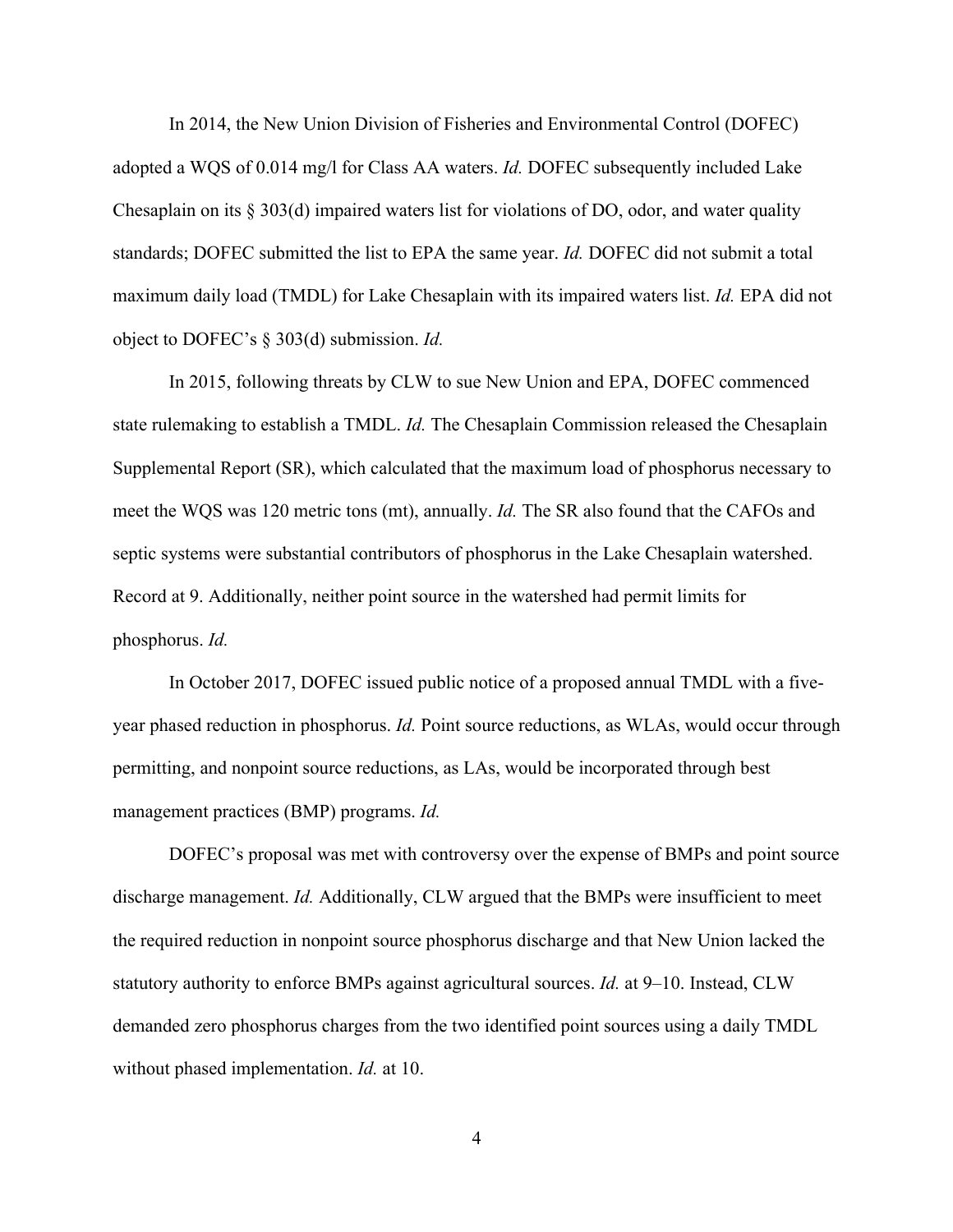In July 2018, DOFEC adopted an annual, phased-in TMDL of 120 mt without any wasteload or load allocations. *Id.* EPA rejected the TMDL pursuant to CWA § 303(d)(2), 33 U.S.C. § 1313(d)(2). *Id.*

In May 2019, EPA adopted DOFEC's original TMDL proposal, with a five-year phasedin annual TMDL achieving phosphorus reductions of 35% using WLAs and LAs. *Id.* Both the slaughterhouse and the sewage treatment plant have sought administrative hearings on cost of compliance. *Id.* EPA's Chesaplain Watershed Implementation Plan (CWIP) outlined reductions through permit controls on point sources and BMP requirements for nonpoint sources, although it did not specify enforcement of BMP measures. *Id.* All scientific reports and public comments before DOFEC were added to EPA's administrative record. *Id.*

#### II. Procedural History

On January 14, 2020, Plaintiff New Union filed action No. 66-CV-2020 in the United States District Court for the District of New Union. *Id.* New Union sought declaratory judgment that EPA's rejection of its TMDL was invalid under the CWA. *Id.* at 5, 11. New Union also sought a declaration that 40 C.F.R. § 130.2(i), requiring that a state's TMDL submission include wasteload and load allocations, was contrary to law. *Id.* at 11.

On February 15, 2020, Plaintiff Chesaplain Lake Watch filed action No. 73-CV-2020 in the same court. *Id.* At 5, 11. CLW also sought declaratory judgment, challenging EPA's TMDL on the basis that TMDLs must be stated in terms of daily load and may not use phased implementation. *Id.* at 11. CLW also sought a declaration that EPA may not take credit for phosphorus load allocation reductions due to BMPs in the CWIP TMDL. *Id.* It alleged that EPA had no authority to require implementation and therefore could give no reasonable assurance that reductions would be achieved. *Id.*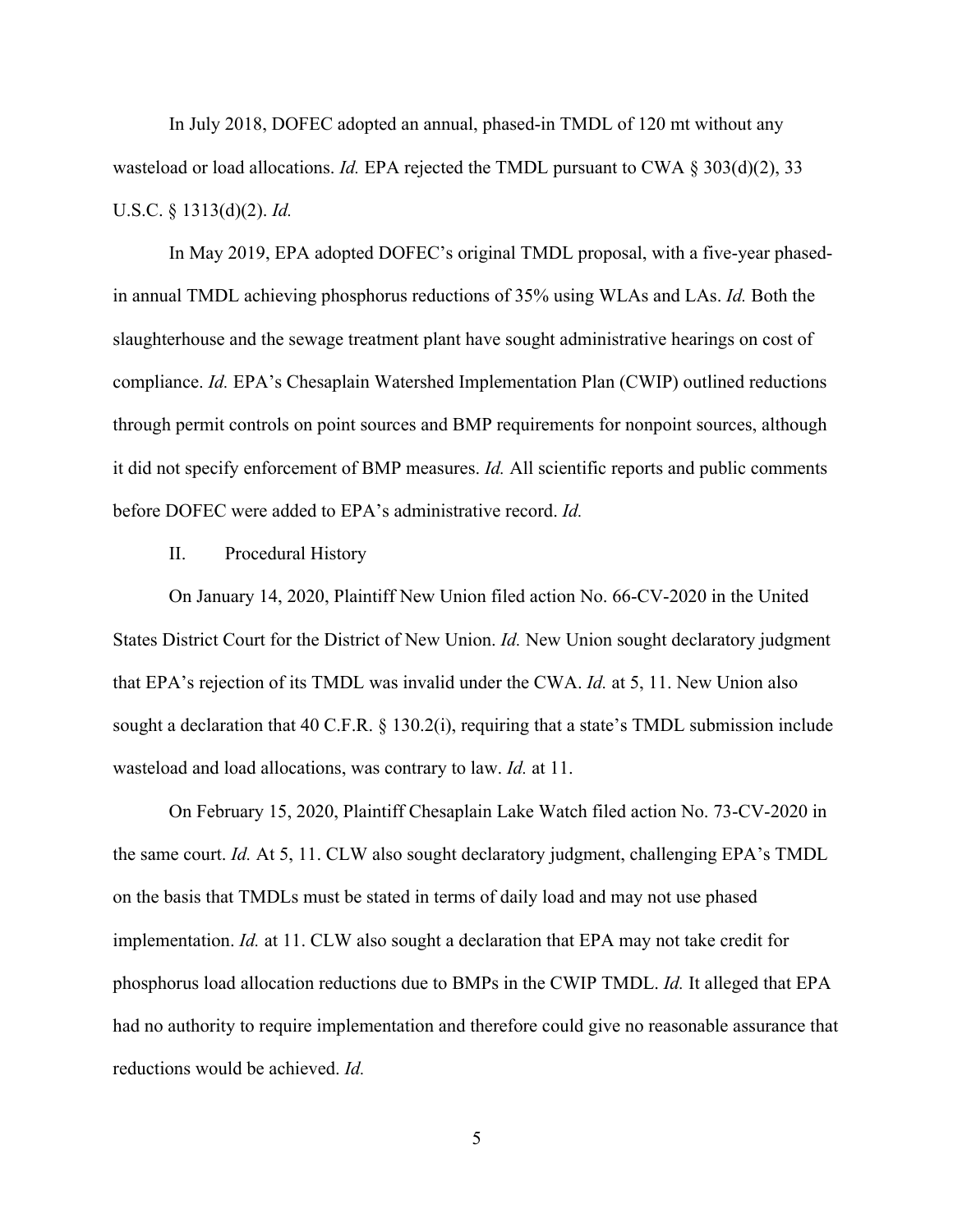On March 22, 2020, the district court granted unopposed motions to consolidate the two actions. *Id.* at 10. On July 1, 2020, EPA lodged the administrative record with the district court. *Id.*

All three parties filed cross-motions for summary judgment pursuant to Federal Rule of Civil Procedure 56. *Id.* at 5. New Union asserted that EPA's rejection of New Union's proposed TMDL on the grounds that the TMDL did not include WLAs and LAs was an incorrect interpretation of "total maximum daily load" in § 303(d). *Id.* at 2. New Union also argued that the regulations EPA based its decision on were invalid. *Id.* at 5. CLW claimed the EPA's final TMDL violated the requirements of the CWA because it was in annual terms and incorporated a phased implementation. *Id.* at 2. In addition, CLW argued that the inclusion of BMP pollution credits in the Lake Chesaplain TMDL were arbitrary and capricious or an abuse of discretion due to lack of reasonable assurance of BMP implementation. *Id.* EPA asserted that its determination to reject the New Union TMDL and adopt its own TMDL and implementation plan was not ripe for judicial review. *Id.* at 11. EPA also denied that its interpretation of "total maximum daily load" was incorrect or that the TMDL's incorporation of BMP credits was arbitrary and capricious. *Id.*

On August 15, 2021, the district court granted New Union's Motion for Summary Judgment vacating EPA's determination to reject New Union's proposed phosphorus TMDL and substitute its own. *Id.* at 16. Additionally, the court denied EPA's Motion for Summary Judgment in part and granted CLW's Motion for Summary Judgment in part. *Id.* at 15, 16. The court decided on the basis that  $(1)$  the claims were ripe for review;<sup>1</sup>  $(2)$  EPA's definition of the

<sup>&</sup>lt;sup>1</sup> Record at 12.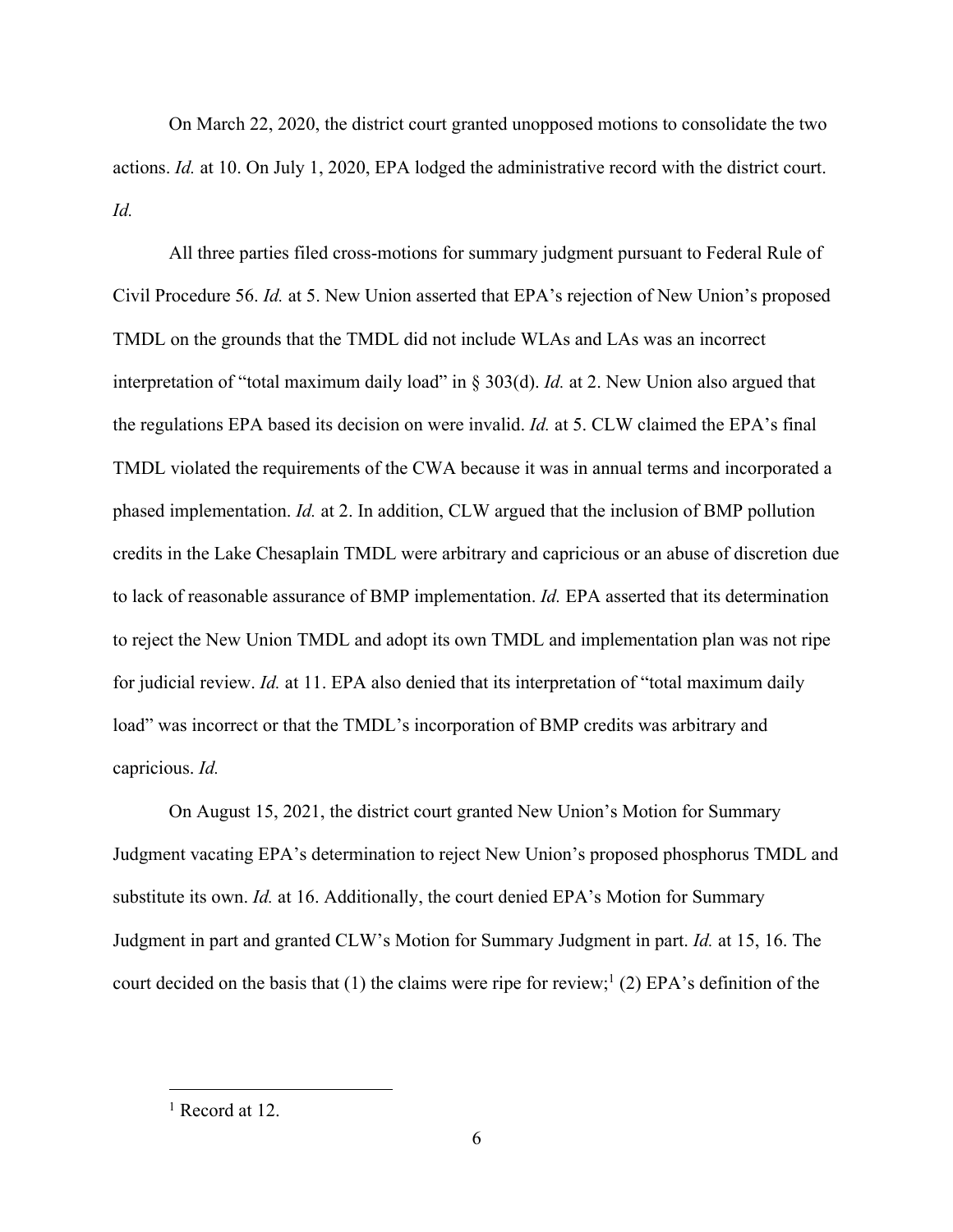phrase TMDL to require WLAs and LAs was contrary to law;<sup>2</sup> (3) the language of the CWA did not allow for an annual or phased-in TMDL;<sup>3</sup> and (4) EPA's determination to include nonpoint source BMPs was not arbitrary and capricious or an abuse of discretion.4

This appeal followed.

### SUMMARY OF THE ARGUMENT

The district court was correct in holding that the claims were ripe for review and that EPA's rejection of New Union's TMDL because it lacked WLAs and LAs was based on an incorrect interpretation of CWA § 303(d). Additionally, the court was correct in concluding that EPA's determination to include nonpoint source BMPs was not arbitrary and capricious or an abuse of discretion. However, the court was incorrect in finding that an annual, phased-in TMDL was impermissible under the CWA.

New Union's claim challenging EPA's TMDL as exceeding its statutory authority is ripe for judicial review. An administrative decision—even before enforcement—is justiciable if the *Abbott Laboratories* two-part test is met. Because this case involves a matter of statutory interpretation about whether or not EPA exceeded its authority under the Clean Water Act, and because waiting to hear this case will cause irreparable economic harm to New Union when implementing the EPA's TMDL, the *Abbott Laboratories* two-part test has been satisfied. Therefore, the case is ripe for review.

EPA based its rejection of New Union's TMDL on an impermissible interpretation of the CWA. Relying on 40 C.F.R. § 130.2(i), EPA rejected the TMDL application solely on the basis that it did not include wasteload allocations (WLAs) and load allocations (LAs). But a *Chevron* 

<sup>2</sup> Record at 13.

<sup>3</sup> Record at 15.

<sup>4</sup> Record at 16.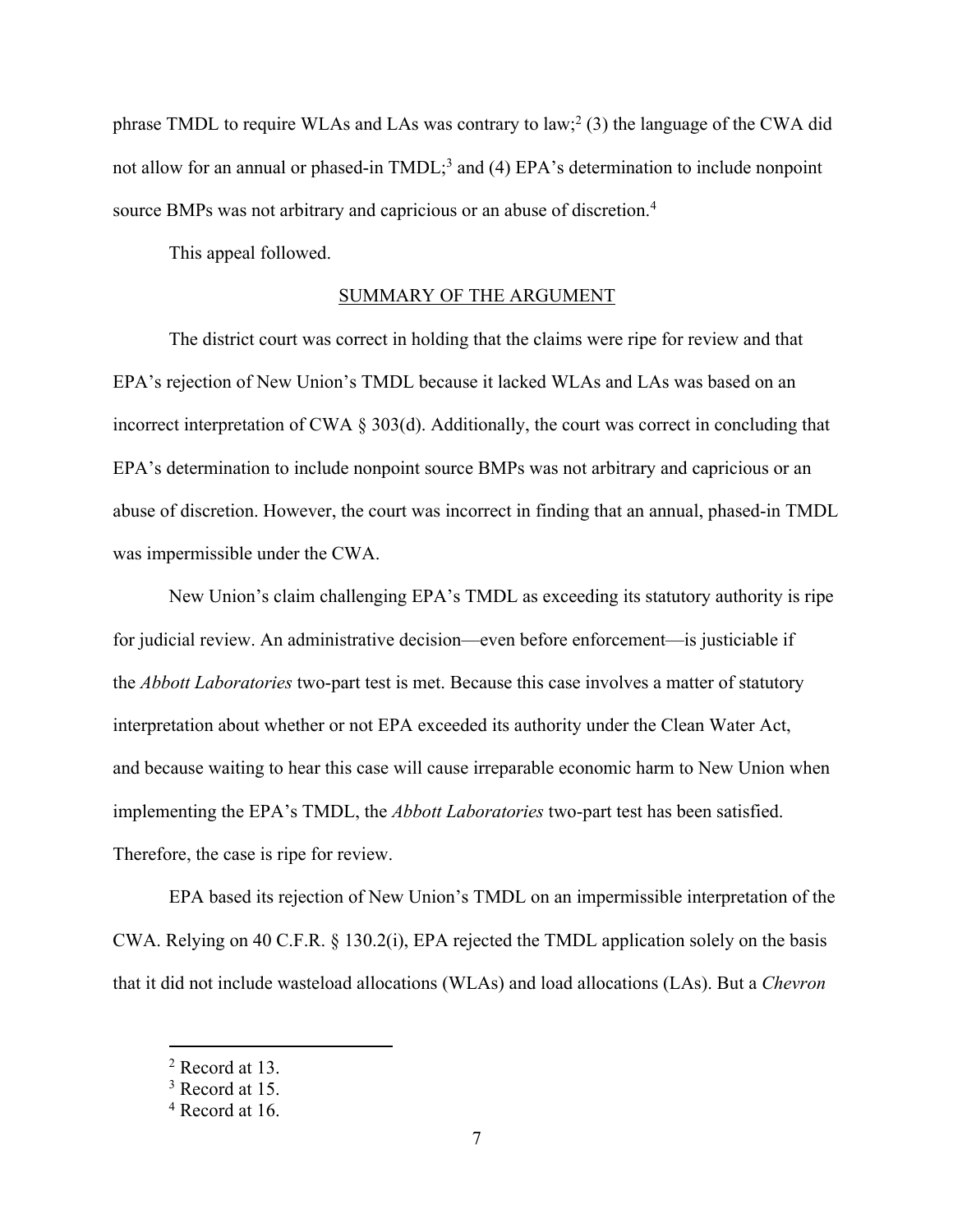analysis shows that the traditional tools of statutory interpretation indicate that Congress directly spoke to the precise question at issue: the CWA only gives EPA the authority to require TMDLs to be expressed as a single sum, not to demand that it be broken down into WLAs and LAs. Therefore, 40 C.F.R. § 130.2(i)'s WLA and LA requirements were properly vacated by the District Court as exceeding EPA's statutory authority, and the vacatur of EPA's rejection for failure to include WLAs and LAs was also proper and should be affirmed.

EPA's adoption of a TMDL that included an annual limit phased in over five years is a permissible interpretation of CWA § 303(d) that is due *Chevron* deference. The plain language, statutory context, and legislative history of  $\S 303(d)(1)(C)$  demonstrate that total maximum daily load is meant to be a term of art, whose meaning is ambiguous in the CWA. TMDLs are created while taking into account a number of substantive factors that require complex analysis. The existence of these factors, along with the need for the TMDLs to effectuate the purpose of the CWA and Congress's historical acknowledgment that TMDLs are notoriously difficult to determine, demonstrates that the mechanisms by which EPA incorporates in TMDLs are ambiguously defined in the statute. As Congress has not directly addressed the precise question of annual, phased-in limits, EPA is entitled to use its technical expertise to establish a reasonable interpretation of this statutory gap. Here, EPA's interpretation of total maximum daily load to permit the use of annual, phased-in limits is reasonable. EPA has previously found daily limits of phosphorus to be less effective than limits with other timeframes, as phosphorus varies seasonally and annually. CLW's displeasure with EPA's policy choice does not make EPA's TMDL based on an unreasonable construction of the CWA. Instead, EPA should be afforded *Chevron* deference, and its TMDL should stand.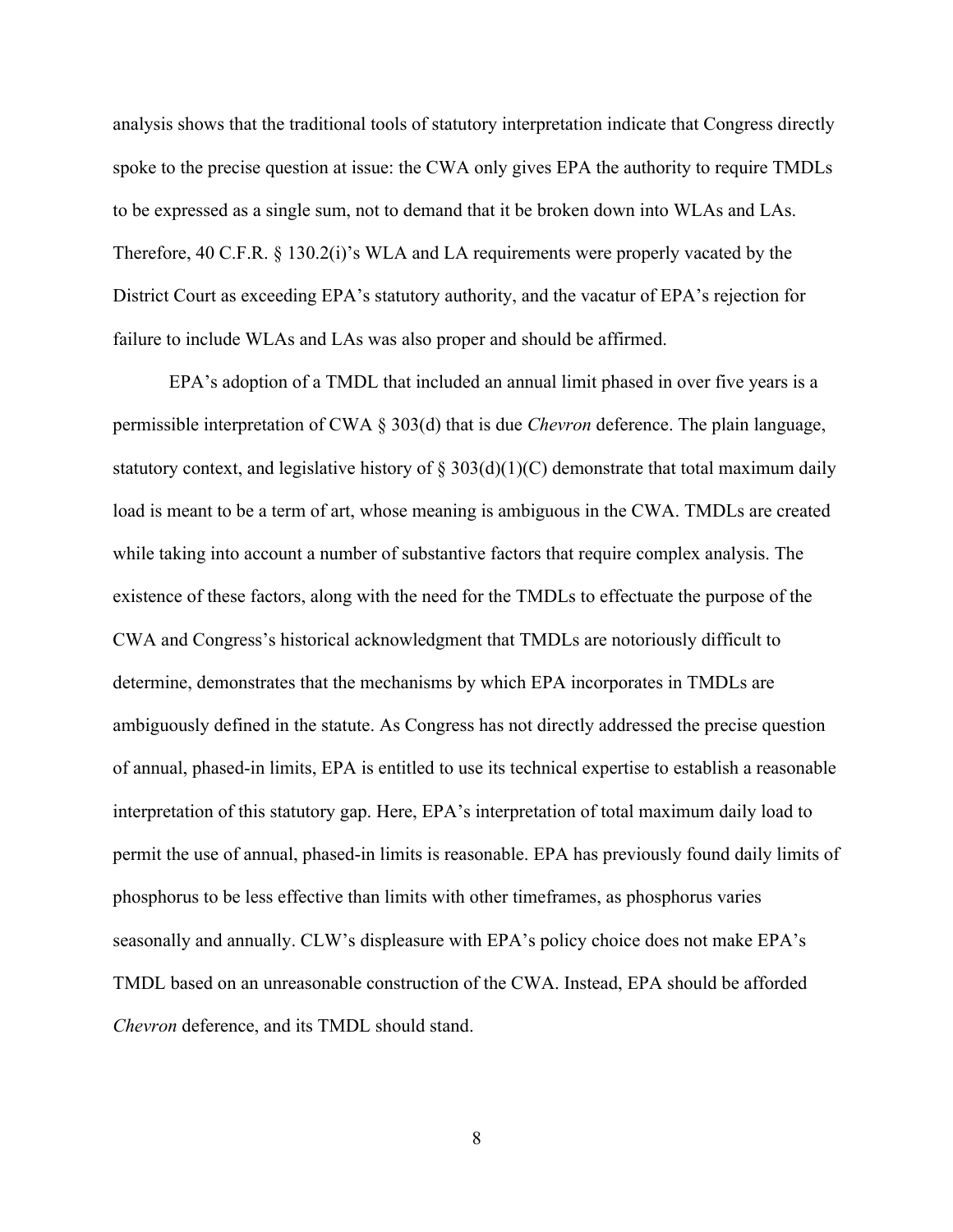EPA's decision to allow BMPs and other nonpoint source pollution controls to offset point source reductions for water quality standard planning met the deferential standard for such agency decision making. It was not arbitrary and capricious or an abuse of discretion because EPA made a reasonable decision based on its consideration of the relevant factors, and there was no clear error of judgment. It must be upheld notwithstanding EPA's discussion of reasonable assurances in a previous non-binding agency document, since EPA was not bound to applying that standard, and the standard it did apply was reasonable, authorized by statute, and not an arbitrary and capricious exercise of EPA decision-making authority.

#### STANDARD OF REVIEW

Summary judgment is appropriate when "there is no genuine dispute as to any material fact and the movant is entitled to judgment as a matter of law." Fed. R. Civ. P. 56(a). The Court of Appeals reviews a district court's grant of summary judgment *de novo*, viewing the evidence in the light most favorable to the non-moving party. *See Adjustrite Sys., Inc. v. GAB Bus. Servs., Inc.*, 145 F.3d 543, 547 (2d Cir. 1998); *Adams v. Burlington N. R.R. Co.*, 80 F.3d 1377, 1380 (9th Cir. 1996); *Lawless v. Steward Health Care Sys., LLC*, 894 F.3d 9, 21 (1st Cir. 2018).

### ARGUMENT

### I. EPA'S REJECTION OF NEW UNION'S CHESAPLAIN TMDL IS RIPE FOR JUDICIAL REVIEW.

New Union's action for declaratory judgment is ripe for judicial review. Article III of the Constitution limits the scope of what this Court can hear to "cases" or "controversies." U.S. Const. art. III, § 2. As part of the case or controversy requirement, the plaintiff must have standing; that is, a plaintiff must have an injury-in-fact that is both concrete and particularized, that the defendant caused, and that is likely to be redressed by judicial decree. *Lujan v. Defs. of Wildlife*, 504 U.S. 555, 560–61 (1992). In addition to the doctrine of standing, the Supreme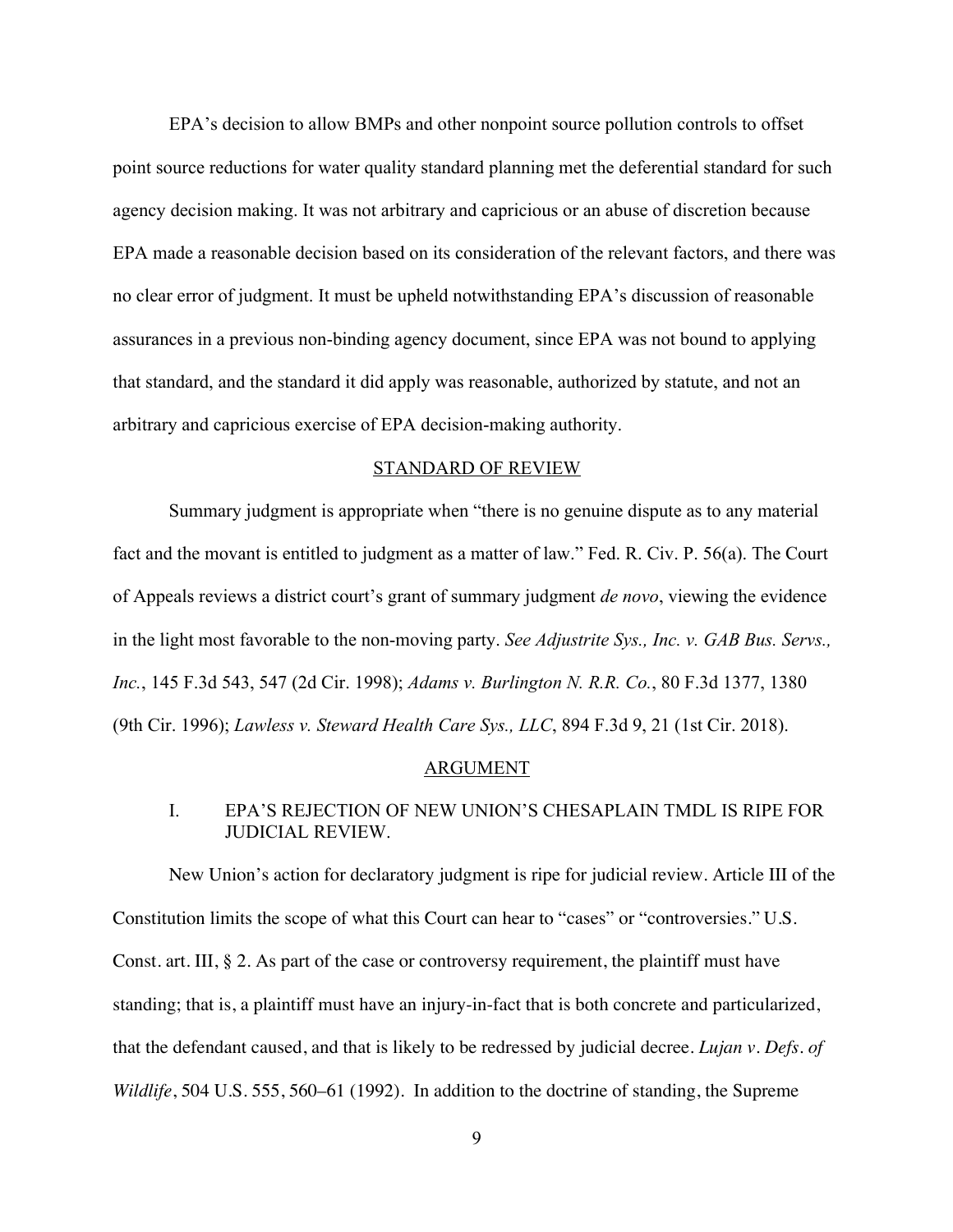Court has also recognized other limitations on the types of cases a court can hear, including the requirement that a court may only decide "ripe" cases.

Ripeness is a justiciability doctrine designed to "prevent the courts, through avoidance of premature adjudication, from entangling themselves in abstract disagreements over administrative policies, and . . . [to prevent] judicial interference until an administrative decision has been . . . felt in a concrete way by the challenging parties." *Abbott Lab'ys v. Gardner*, 387 U.S. 136, 148–49 (1967). In other words, the doctrine of ripeness prevents courts from hearing "hypothetical threat[s]" to the party challenging an administrative action. *United Pub. Workers v. Mitchell*, 330 U.S. 75, 90 (1947). The doctrine is rooted in prudential concerns over the timing of an action. *See Reno v. Catholic Soc. Servs.*, 509 U.S. 43, 71 (1993) ("[P]rudential considerations . . . weigh in the ripeness calculus, [including] the need to flesh out the controversy and the burden on the plaintiff who must adjust his conduct immediately.") (cleaned up) (internal citation omitted); *Blanchette v. Conn. Gen. Ins. Corps.,* 419 U.S. 102, 140 (1974) ("[R]ipeness is peculiarly a question of timing.").

Despite the fact that the TMDL remains unenforced (and cannot be until New Union implements it as part of the state's planning process), *see* 33 U.S.C. § 1313(e)(2), this Court should still find New Union's challenge ripe for review. In *Abbott Laboratories*, the Supreme Court adopted a two-part test when determining whether an administrative decision is ripe for judicial review pre-enforcement. First, the reviewing court must evaluate the "fitness of the issues for judicial decision." *Abbott Lab'ys*, 387 U.S. 136 at 149. Second, the court must evaluate "the hardship to the parties of withholding court consideration." *Id.* 

In this case, both prongs of the *Abbott Laboratories* test are satisfied. First, the EPA's rejection of New Union's proposed TMDL is fit for judicial review. A TMDL rejection is final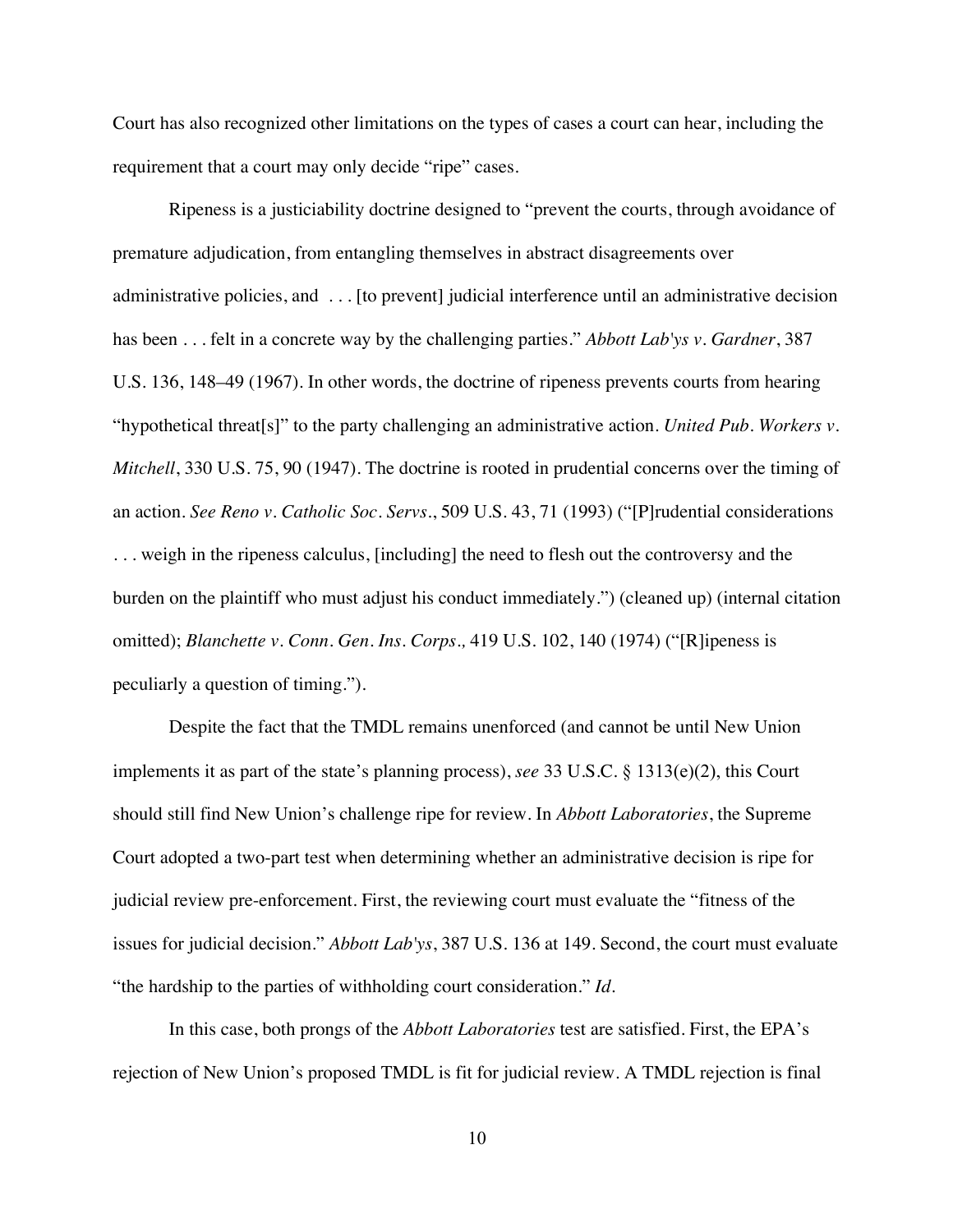"agency action" within the meaning of the Administrative Procedure Act (APA). 5 U.S.C. § 702. To be final, two conditions must be satisfied: the action must not be "merely tentative," and the action "must be one . . . 'from which legal consequences flow.'" *Goldstrike Mines Inc. v. Browner*, 215 F.3d 45, 48 (D.C. Cir. 2000) (quoting *Port of Bos. Marine Terminal Ass'n v. Rederiaktiebolaget Transatlantic*, 400 U.S. 62, 71 (1970)). In evaluating those two conditions, the DC Circuit has found finality when the EPA issues guidelines—"[t]hat the issuance of a guideline or guidance may constitute final agency action has been settled in this circuit for many years." *Id*. Although a TMDL might be subject to a state's subsequent implementation, like an agency decision to issue guidelines, the decision of the EPA to reject a prior TMDL is conclusive. In addition, just as in *Abbott Laboratories*, the issues here are purely legal—whether EPA correctly interpreted and applied the CWA when rejecting New Union's proposed TMDL. *See Abbott Lab'ys*, 387 U.S. at 149 ("[T]he issue tendered is a purely legal one: whether the statute was properly construed by the Commissioner.").

Second, failure to review this case would cause hardship to New Union because the impact of EPA's TMDL is "sufficiently direct and immediate" and will cause irreparable economic injury to New Union. *See id.* at 152. In *American Farm Bureau Federation*, Farm Bureau sued EPA for exceeding its statutory authority when issuing a TMDL that had deadline requirements for point and nonpoint source limitations. *Am. Farm Bureau Fed'n v. EPA*, 792 F.3d 281, 292 (3d Cir. 2015). The Third Circuit found the controversy ripe "because [the parties] are poised to spend more time, energy, and money in developing an implantation plan." *Id.* at 293–94. Similarly, in this case, EPA's adopted TMDL is far more expansive and precise than New Union's proposed TMDL. It requires additional—and expensive—measures to be taken in order to comply with the reduction in annual phosphorous discharges. New Union would be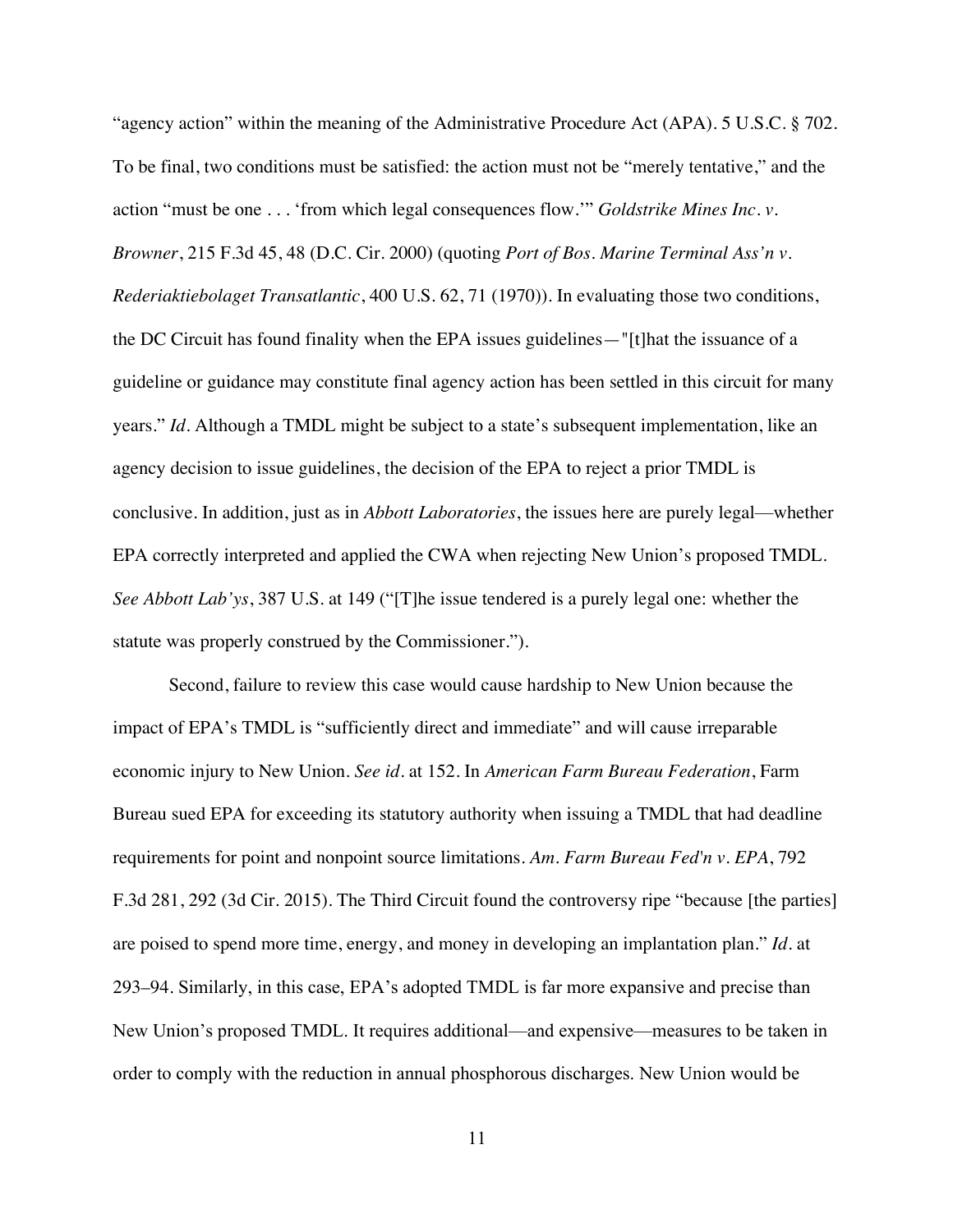required to modify its existing NPDES permit system and to implement more stringent

regulations over BMPs within the state. Therefore, requiring New Union "to challenge these

regulations only as a defense to an action brought by the [EPA] might harm [it] severely and

unnecessarily." *Abbott Lab'ys.*, 387 U.S. at 153.

In sum, the court should find New Union's claim to be ripe for judicial review because

"if there is something wrong with the TMDL, it is better to know now than later." *Am. Farm* 

*Bureau Fed'n*, 792 F.3d at 294.

II. EPA'S REJECTION OF NEW UNION'S PROPOSED TMDL FOR NOT INCLUDING WASTELOAD ALLOCATIONS AND LOAD ALLOCATIONS IS BASED ON AN IMPERMISSIBLE INTERPRETATION OF THE TERM "TOTAL MAXIMUM DAILY LOAD" IN § 303(D).

EPA lacked statutory authority to reject New Union's proposed TMDL on the basis that it did not include WLAs and LAs. 40 C.F.R. § 130.2(i), which requires WLAs and LAs, is based on an incorrect and impermissible interpretation of "total maximum daily load" in Clean Water Act § 303(d), 33 U.S.C. § 1313(d). The CWA states, in relevant part:

Each State shall establish for the waters identified in paragraph  $(1)(A)$  of this subsection, and in accordance with the priority ranking, the total maximum daily load, for those pollutants which the Administrator identifies under section 1314(a)(2) of this title as suitable for such calculation. Such load shall be established at a level necessary to implement the applicable water quality standards with seasonal variations and a margin of safety which takes into account any lack of knowledge concerning the relationship between effluent limitations and water quality.

*Id.* § 1313(d)(1)(C). The CWA does not define the term "total maximum daily load."

In its regulations, EPA defines TMDL as "[t]he sum of the individual WLAs for point

sources and LAs for nonpoint sources and natural background." 40 C.F.R. § 130.2(i) (2021).

EPA defines WLAs as "[t]he portion of a receiving water's loading capacity that is allocated to

one of its existing or future point sources of pollution"; they are "a type of water quality-based

effluent limitation." *Id.* § 130.2(h). EPA defines LAs as "[t]he portion of a receiving water's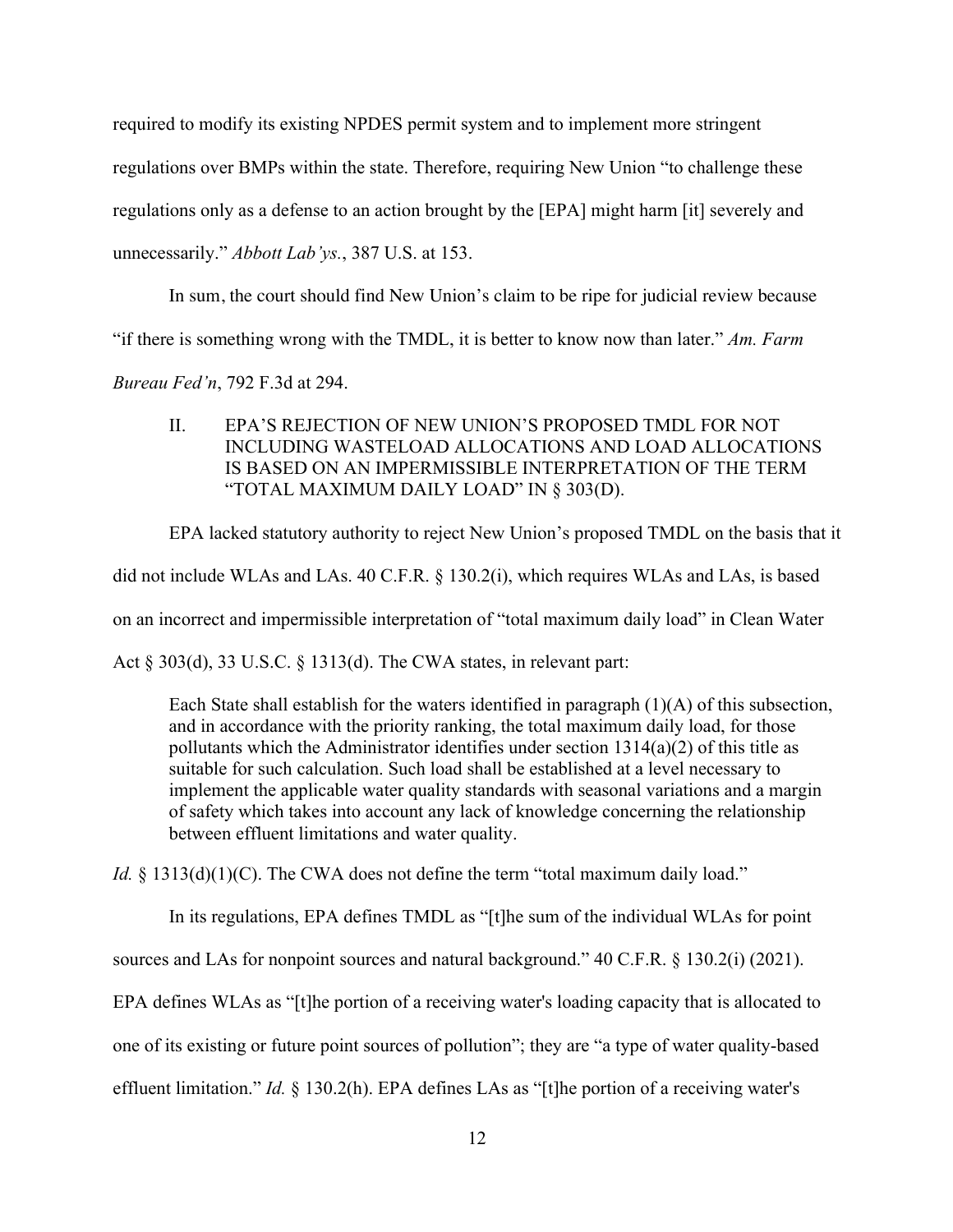loading capacity that is attributed either to one of its existing or future nonpoint sources of pollution or to natural background sources." *Id.* § 130.2(g).

Agencies' interpretations of their enabling statutes are evaluated under the doctrine established in *Chevron, U.S.A., Inc. v. NRDC, Inc.*, 467 U.S. 837 (1984). Under the *Chevron*  doctrine, a court proceeds in two steps. *Id.* at 842. First, a court must consider "whether Congress has directly spoken to the precise question at issue." *Id.* If it has, courts and agencies "must give effect to the unambiguously expressed intent of Congress." *Id*. at 843. During this Step One inquiry, the reviewing court "employ[s] traditional tools of statutory construction" to determine whether Congress spoke directly to the question at issue. *Id.* at 843 n.9. These "traditional tools" include evaluating plain meaning, structure, purpose, and legislative history. *See e.g.*, *Bethesda Hosp. Ass'n v. Bowen*, 485 U.S. 399, 403 (1988) ("The plain meaning of the statute decides the issue presented."); *Chem. Mfrs. Ass'n v. NRDC, Inc.*, 470 U.S. 116, 126 (1985) (evaluating whether "the legislative history or the purpose and structure of the statute clearly reveal a contrary intent on the part of Congress").

After exhausting those tools of statutory interpretation, if the court finds that the statute is "silent or ambiguous with respect to the specific issue, the question for the court is whether the agency's answer is based on a permissible construction of the statute." *Id.* at 843. An agency's regulations are controlling unless they are "arbitrary, capricious, or manifestly contrary to the statute." *Id.* at 844.

Here, the issue is whether EPA must interpret total maximum daily load to require a breakdown of WLAs and LAs and reject a TMDL that does not have such a breakdown. Some courts have recognized that "the WLA requirement is a creature of EPA regulation" without a statutory mandate in the CWA. *See Anacostia Riverkeeper, Inc. v. Jackson*, 798 F. Supp. 2d 210,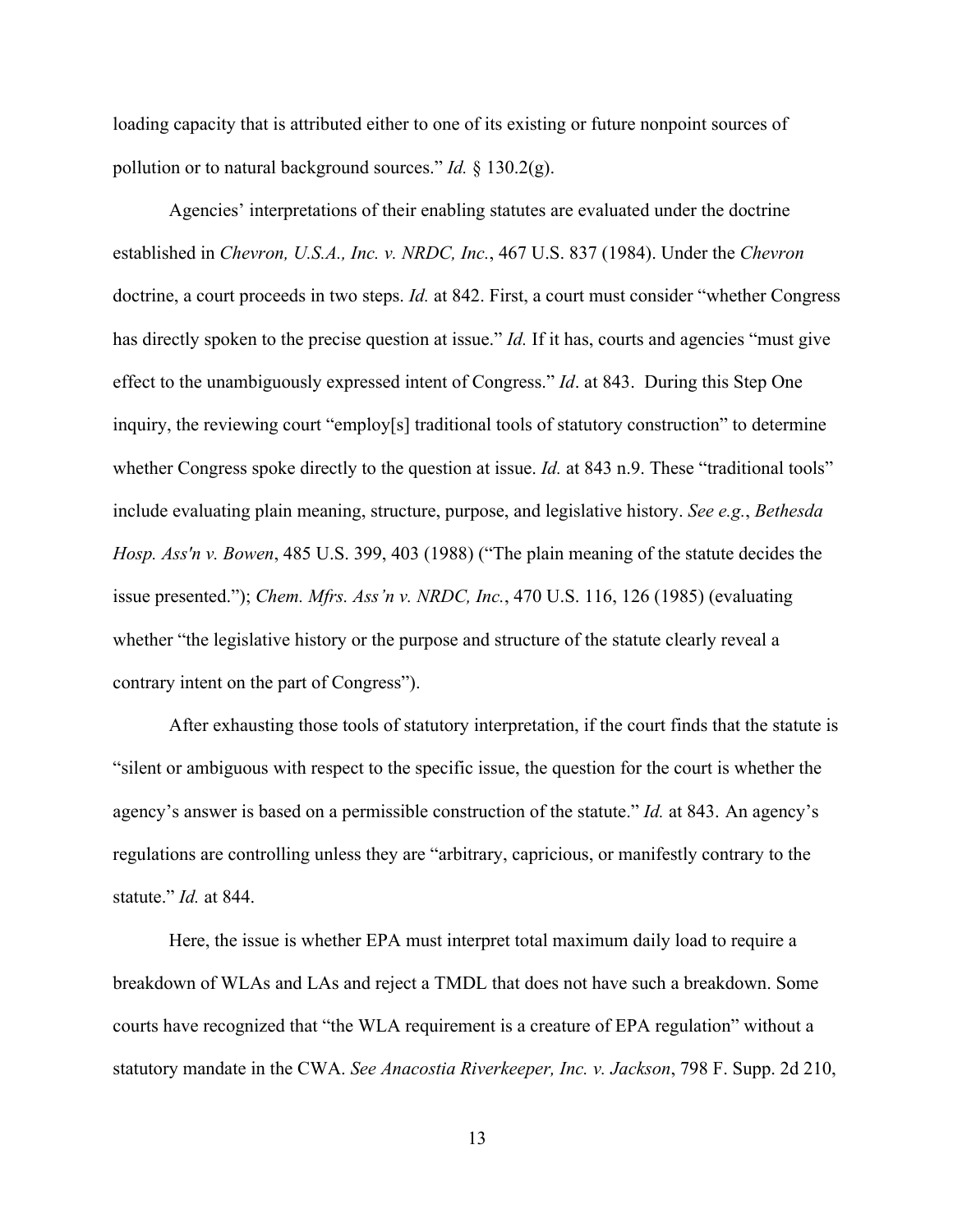249 (D.D.C. 2011). Others have disagreed. *See Am. Farm Bureau Fed'n*, 792 F.3d at 310 (upholding EPA's rejection of a TMDL on the basis that it lacked a breakdown of WLAs and LAs). However, this Court should uphold the district court's determination, which properly applied statutory tools and vacated EPA's rejection of New Union's TMDL.

In rejecting New Union's TMDL on the basis of 40 C.F.R. § 130.2(i), EPA has exceeded its statutory authority. The plain meaning, structure, purpose, and legislative history of the CWA confirm that Congress spoke directly to the precise question at issue: it intended "total maximum daily load" to refer to a total *sum* of pollutant load, not to the allocation of that load among different types of sources. *See* CWA § 303(d). Because 40 C.F.R. § 130.2(i) requires such an allocation, it is contrary to the CWA; it fails at *Chevron* Step One and cannot stand. EPA's determination to reject New Union's phosphorous TMDL based on this regulation is thus unsupportable as applied to New Union and was properly vacated. The district court's vacatur of EPA's rejection of the Lake Chesaplain TMDL and of the definition of TMDL in 40 C.F.R. § 130.2(i) should therefore be affirmed.

## A. The ordinary meaning of "total maximum daily load" is a sum of pollutants from all sources, expressed as a single quantity.

Congress's intent in using the word "total" in CWA § 303(d) was clear: states are to express, as a singular sum, the maximum load of pollutants that a body of water can tolerate and still achieve set water quality standards. Statutory interpretation must begin with "the language employed by Congress." *Reiter v. Sonotone Corp.*, 442 U.S. 330, 337 (1979). Where Congress has not defined a statutory term, a court gives the term "its ordinary meaning." *Taniguchi v. Kan Pac. Saipan, Ltd.*, 566 U.S. 560, 566 (2012).

The ordinary definition of total shows that total maximum daily load is one unallocated number. "Total" is defined as "comprising or constituting a whole," *Total*, Merriam-Webster's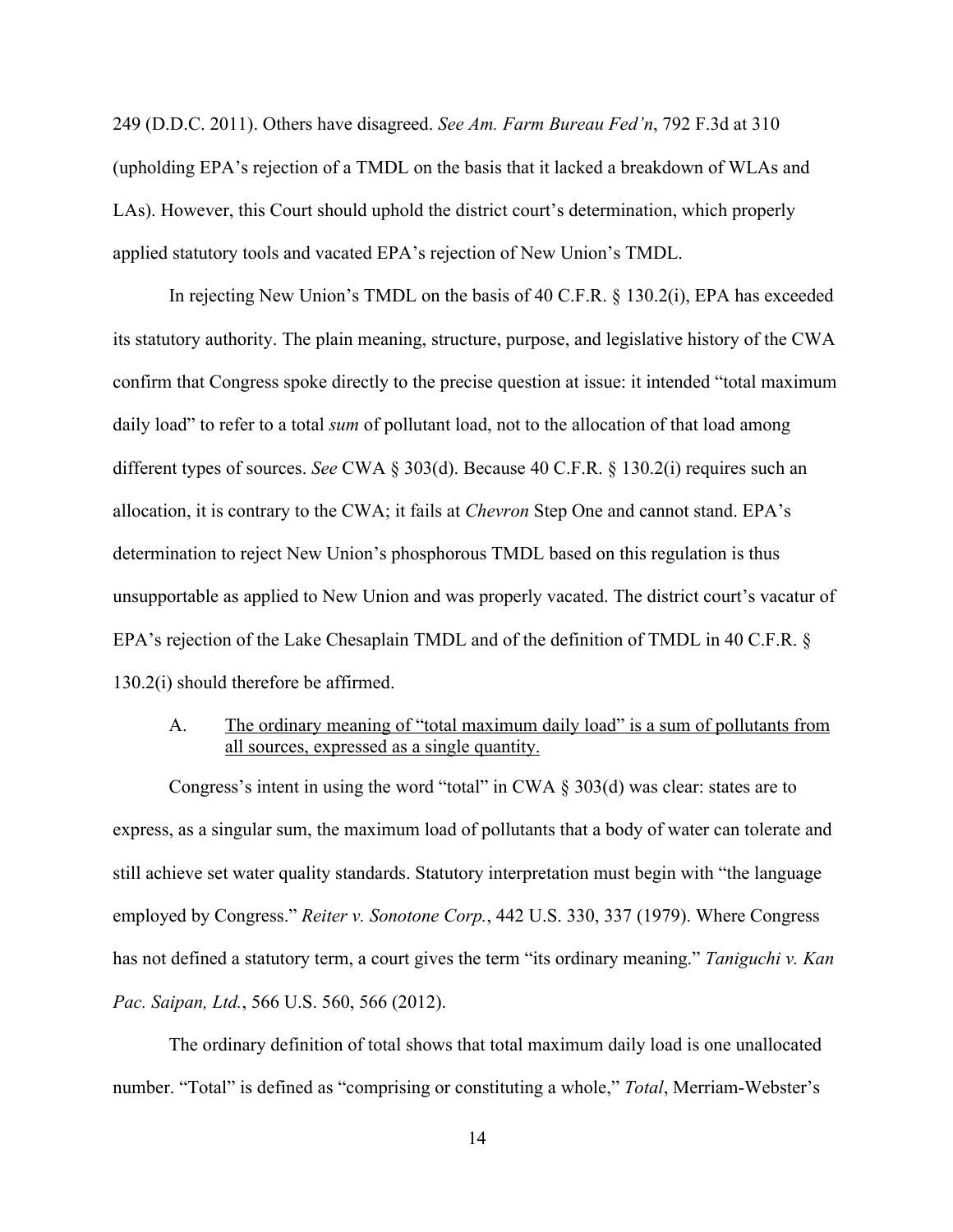Collegiate Dictionary (10th ed., 1996), an ordinary meaning which comports with the notion of the *total* maximum daily load being a single sum.

Additionally, the conventional use of "total" refers to the sum of several items rather than a breakdown of its components. For example, when a customer is making a purchase, it is common for the cashier to say: "Your total is \$5.00. Would you like a receipt?" Just as a customer who was satisfied with her total bill might not request an itemized receipt, Congress similarly declined to solicit a breakdown of itemized components from the states. Congress only asked for a *total* load; EPA cannot, without clearer statutory authorization, demand a "receipt" from the states that allocates the load into WLAs and LAs. The ordinary meaning of total is conclusive, and "where, as here, the statute's language is plain, 'the sole function of the courts is to enforce it according to its terms.'" *United States v. Ron Pair Enters.*, 489 U.S. 235, 241 (1989) (quoting *Caminetti v. United States*, 242 U.S. 470, 485 (1917)).

On its own, the word "total" indicates a single sum. Read in the context of "total maximum daily load" in 33 U.S.C.  $\S$  1313(d)(1)(C), "total" clarifies that the "maximum...load" for each pollutant is meant to be set at a single "level" for pollutants the Administrator identifies as suitable for calculation. When interpreting a statute, a court should construe it "so as to avoid rendering superfluous" any of its statutory language. *Astoria Fed. Sav. & Loan Ass'n v. Solimino*, 501 U.S. 104, 112 (1991). Similarly, the canon *noscitur a sociis* "counsels that a word is given more precise content by the neighboring words with which it is associated." *United States v. Williams*, 553 U.S. 285, 294 (2008). "Total" and "maximum" are both adjectives, describing the "level" at which the load is set. "Maximum" is defined as "greatest possible, permissible, or reached." *Maximum*, Webster's New World Dictionary (3rd College ed.) (1988). Level means, in this context, "the degree of concentration of a substance in a fluid." *Level*,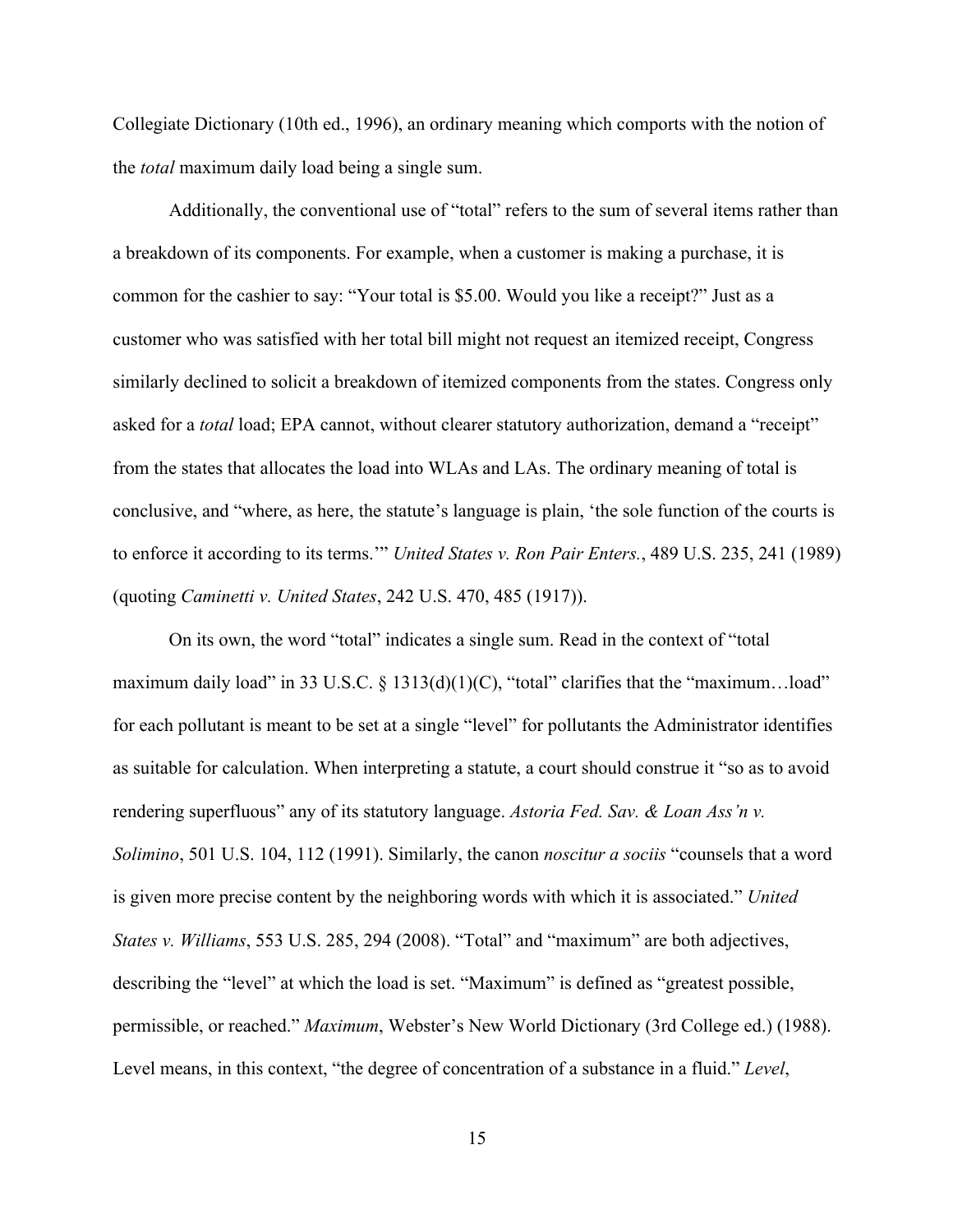Webster's New World Dictionary (3rd College ed.) (1988). A "maximum" load set at a certain "level" thus expresses the greatest permissible concentration of a substance in a body of water. The addition of total as a modifier indicates that the word adds some additional meaning. Thus, "total" should be interpreted as modifying this text to clarify that this concentration is to be expressed as a single sum.

Using the plain and ordinary meaning of total, TMDLs must be singular, unallocated numbers under the CWA.

### B. The structure of the CWA confirms that § 303(d) does not authorize EPA to require states to include WLAs and LAs in their TMDLs.

The CWA's structure also supports the conclusion that  $40$  C.F.R. § 130.2(i) oversteps EPA's statutory authority, as the different phrasing between  $303(d)(1)(C)$ –(D) and the contents of § 319 indicate that the TMDL is a distinct, singular value. Courts do not read statutory provisions independently; instead, "[i]t is a fundamental canon . . . that the words of a statute must be read in their context and with a view to their place in the overall statutory scheme." *Davis v. Mich. Dep't of Treasury*, 489 U.S. 803, 809 (1989).

First,  $\S 303(d)(1)(D)$  contains an explicit reference to sources, indicating that Congress would have included a similar source breakdown in § 303(d)(1)(C) if it had so intended. When Congress omits language in one section but includes the same language in another part of the same statute, it is generally presumed that Congress intentionally did so. *Hamdan v. Rumsfeld*, 548 U.S. 557, 578 (2006). In referring to the procedure for limiting thermal discharges CWA § 303(d)(1)(D) specifically requires the State to "take into account . . . existing *sources* of heat input." 33 U.S.C. § 1313(d)(1)(D) (emphasis added). However, a directive that the State identify specific, existing sources for pollutants like phosphorous is conspicuously absent from § 303(d)(1)(C), which merely refers generally to the level required. *See id.* § 1313(d)(1)(C). This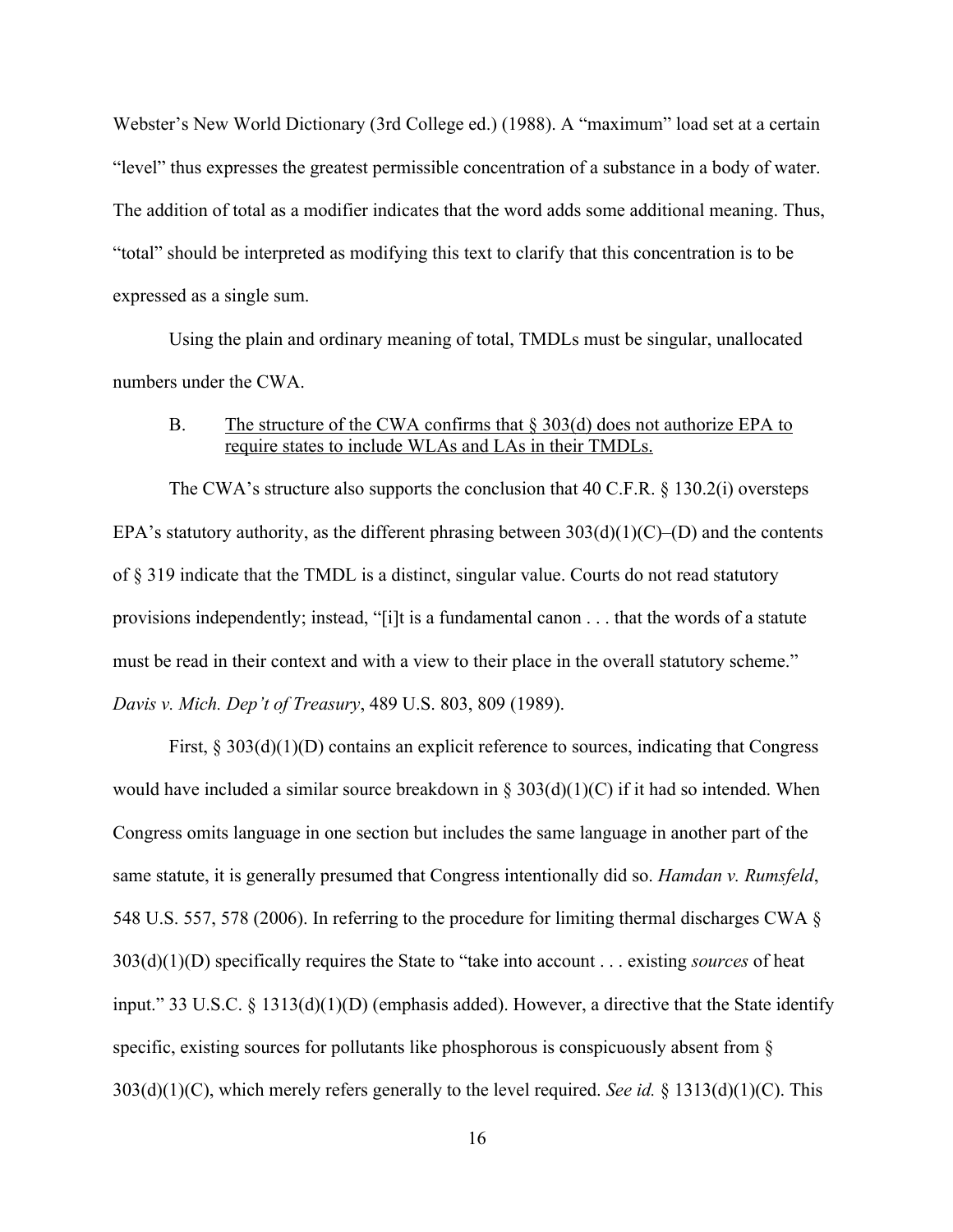disparity indicates that EPA is not authorized to reject a TMDL on the basis that it lacks WLAs and LAs and that 40 C.F.R. § 130.2(i) oversteps EPA's statutory grant of authority from Congress.

Additionally, the CWA's provision on nonpoint source management programs, § 319, similarly indicates that a breakdown of WLAs and LAs in § 303(d) is not statutorily required. Section 319 notes that a State preparing a state assessment report (SAR) for nonpoint source management can use the "information developed pursuant to . . . 1313(e)." *Id.* § 1329(a)(2). The nonpoint source management program SARs in § 319 include, among other considerations, "those categories and subcategories of nonpoint sources or, where appropriate, particular nonpoint sources which add significant pollution." *Id.* § 1329(a)(1)(B). If States were required to break sources down into point and nonpoint sources to create WLAs and LAs during the 303(d) TMDL process, then this provision could simply direct them to use those amounts in their preparation of SARs. But § 319 does not refer to the WLAs or LAs that EPA can request to be made in § 303(d) because, of course, that provision contains no such authorization. *See id.* 

Therefore, the structure of the CWA confirms that  $\S 303(d)$  does not authorize EPA to reject a TMDL on the basis that it does not include WLAs and LAs.

### C. EPA's interpretation of TMDL as requiring WLAs and LAs is contrary to the purpose and legislative history of the CWA.

Even if "total" were ambiguous, the purpose and legislative history of the CWA also show that Congress did not give EPA the authority to require States to partition their TMDLs into WLAs and LAs. Where words are ambiguous, the courts may use legislative history to determine meaning. *United States v. Pub. Utils. Comm'n of Cal.*, 345 U.S. 295, 315 (1953). Federal statutes may not be interpreted to "negate their own stated purposes." *N.Y. State Dep't. of Soc. Servs. v. Dublino*, 413 U.S. 405, 419–20 (1973).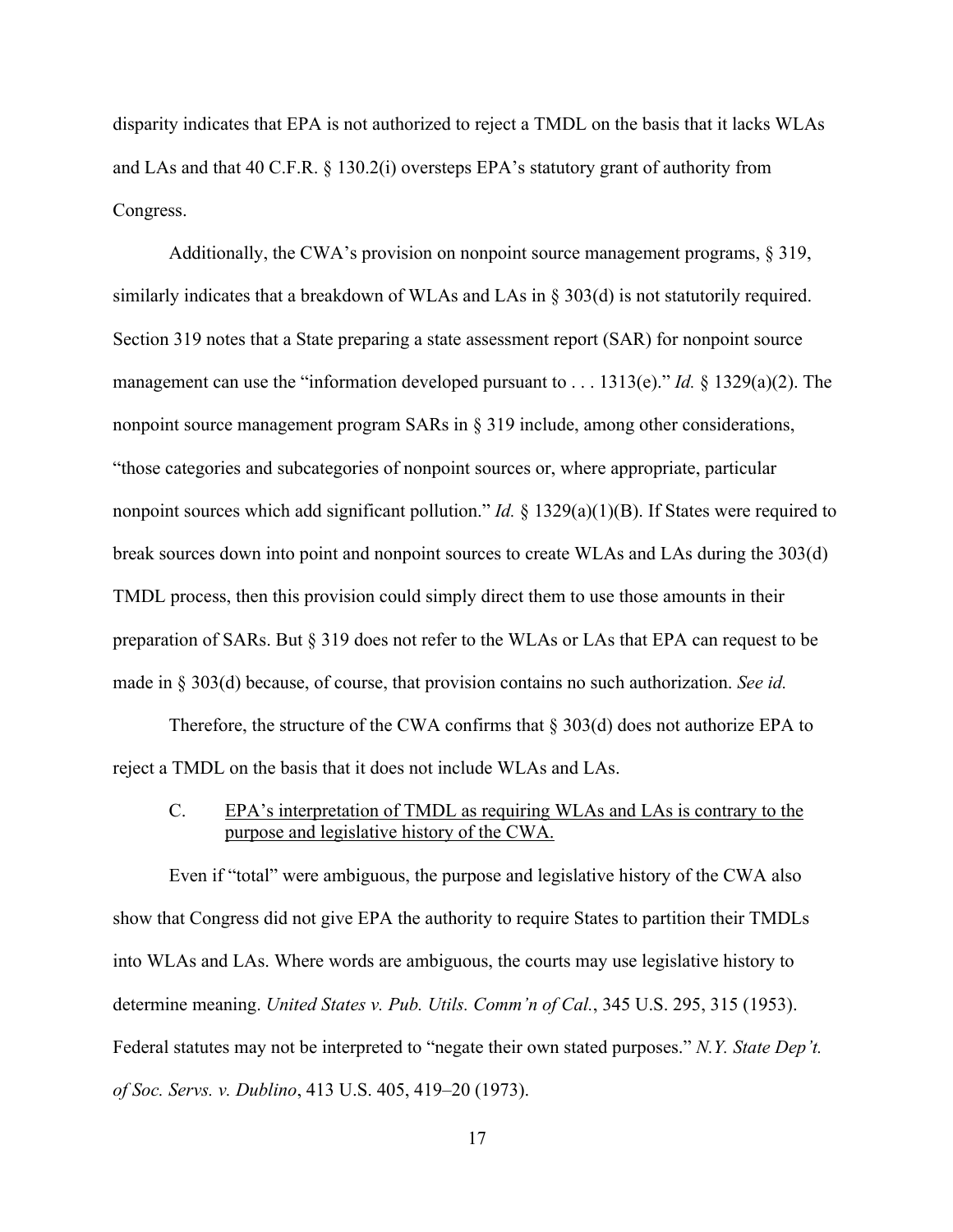The modern "Clean Water Act" was enacted in 1972 via amendments to the Federal Water Pollution Control Act. An Act to Amend the Federal Water Pollution Control Act, Pub. L. No. 92-500, 86 Stat. 816 (1972); *see* David M. Bearden et al., Cong. Rsch. Serv., RL30798, *Environmental Laws: Summaries of Major Statutes Administered by the Environmental Protection Agency* (Dec. 20, 2013) [hereinafter *Environmental Laws*]. The amendments were passed amid a slew of environmental legislation designed to address environmental degradation. *See generally id.* at 1.

The CWA's purpose is "to restore and maintain the chemical, physical, and biological integrity of the Nation's waters." 33 U.S.C. § 1251(a). Importantly, this goal is to be achieved as an exercise in cooperative federalism. *See* Damien Schiff, *Keeping the Clean Water Act Cooperatively Federal—Or, Why the Clean Water Act Does Not Directly Regulate Groundwater Pollution*, 42 Wm. & Mary Envtl. L. & Pol'y Rev. 447, 448 (Feb. 2018) ("[T]he Act[] . . . operates within a framework of cooperative federalism. That framework is evidenced in part by how the Act chooses to regulate pollution that reaches regulated waters.") (citing *Arkansas v. Oklahoma*, 503 U.S. 91, 101 (1992) ("The Clean Water Act anticipates a partnership between the States and the Federal Government . . . .")).

The role of states is central to the operation of the CWA: "[i]t is the policy of Congress to recognize, preserve, and protect the primary responsibilities and rights of States to prevent, reduce, and eliminate pollution, [and] to plan the development and use (including restoration, preservation, and enhancement) of land and water resources . . . ." 33 U.S.C. § 1251(b). This notion of cooperative federalism is reflected in how the CWA regulates—and perhaps more importantly, *declines* to regulate—different types of pollution.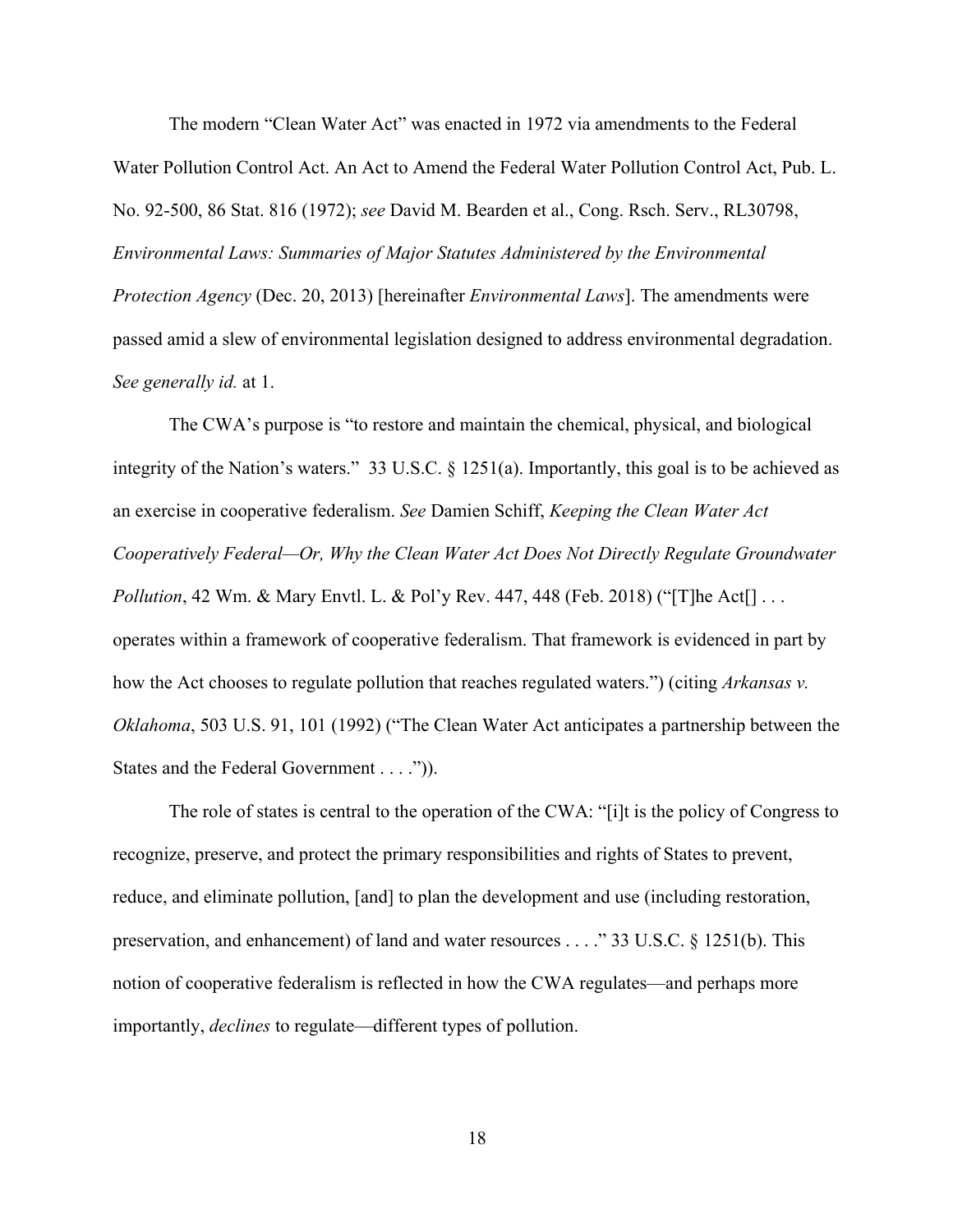Point source pollution, which is defined in 33 U.S.C. § 1362(14), is directly regulated by the CWA. *See* 33 U.S.C. § 1311(a). However, nonpoint source pollution is not defined in the CWA; the statute does not expressly instruct states to identify the relative contributions of point and nonpoint sources to water quality. Moreover, the Supreme Court has rejected an agency interpretation of the CWA that "would result in a significant impingement of the States' traditional and primary power over land and water use," citing the policy statement in 33 U.S.C. § 1251(b). *See Solid Waste Agency of N. Cook Cnty. v. U.S. Army Corps of Eng'rs*, 531 U.S. 159, 174 (2001) (rejecting an agency interpretation of federal jurisdiction over abandoned gravel pits in order to "avoid . . . significant constitutional and federalism questions"). Here, EPA's regulation requiring WLA and LA breakdowns for TMDLs has no apparent statutory justification. The provision should be similarly interpreted to give effect to Congress's express intention to leave land use regulation to the States by not forcing them to identify the precise composition of source allocations when making their TMDLs.

EPA itself has acknowledged that it lacks the authority to directly regulate implementation of LAs. Revisions to the Water Quality Planning and Management Regulation and Revisions to the National Pollutant Discharge Elimination System Program in Support of Revisions to the Water Quality Planning and Management Regulation; 65 Fed. Reg. 43,632 (July 13, 2000) ("EPA believes this authority to condition [section 319] grants will generally be the sole or primary basis by which it will demonstrate reasonable assurance for the implementation of load allocations . . . . EPA cannot . . . require States, Territories or authorized Tribes to use their statutory and regulatory authorities.").

The historical background of the statute when compared with the Clean Air Act also points to "total maximum daily load" as not requiring WLA and LA distinctions. The CWA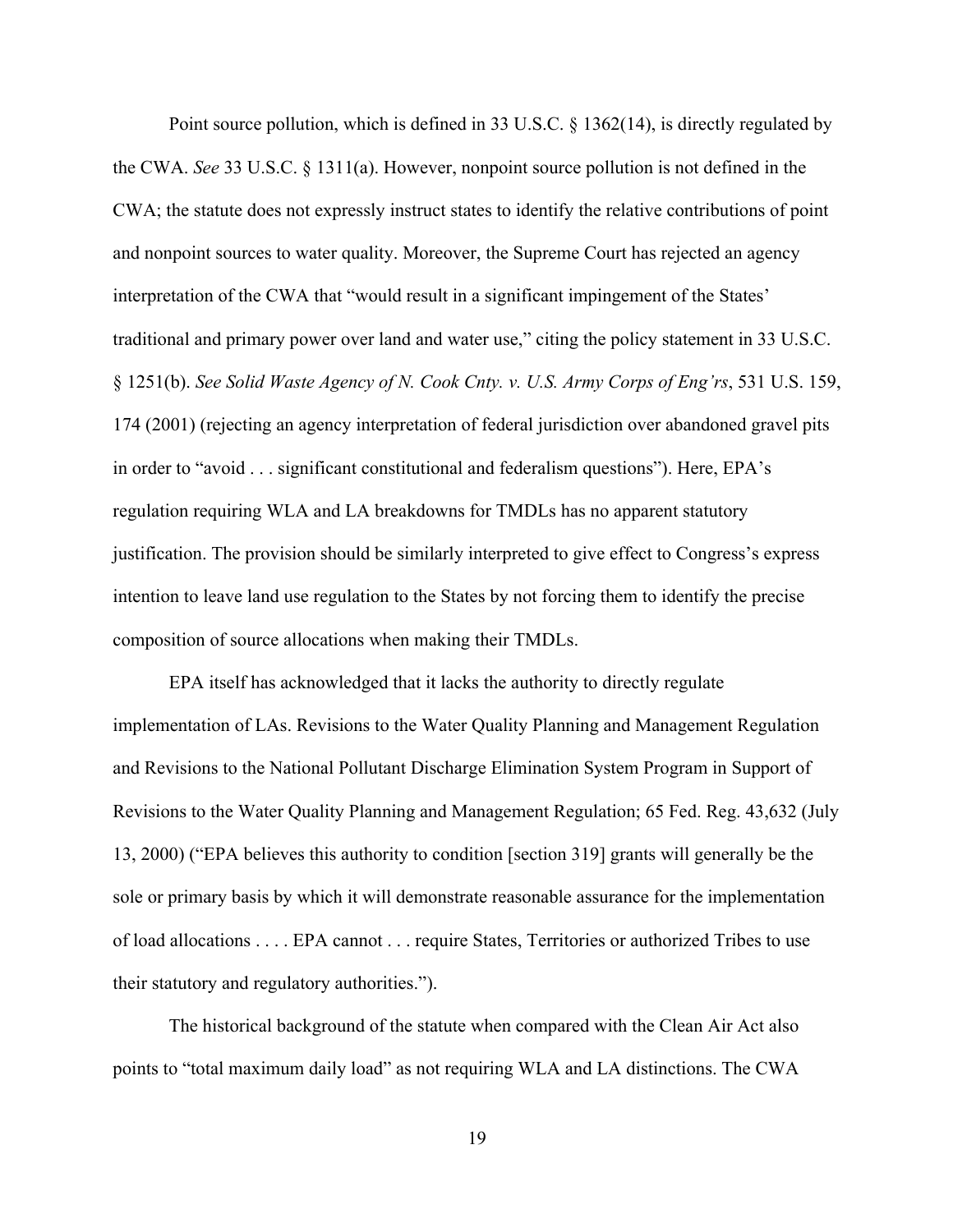shares many similarities with the Clean Air Act (CAA), codified generally at 42 U.S.C. §§ 7401– 7671q. They were adopted within just years of each other and both incorporate some Statefederal cooperation for achieving environmental goals; both require states to set a plan to achieve their respective goals of meeting water and air quality standards. For the CWA, this means in part that States set TMDLs, and for the CAA, they set state implementation plans (SIPs). *See* 33 U.S.C.  $\S$  1313(d)(1)(C); 42 U.S.C.  $\S$  7410(a)(1). But there is an important difference: the CAA has a backup provision authorizing EPA to substitute its own *federal* implementation plan (FIP) if a SIP is found to be inadequate, 42 U.S.C. § 7410(c), while the CWA has no such provision. If Congress had intended for EPA to substitute its judgment for the States', it could have made that clear in the text of the statute. Instead, it said simply that States are to submit a "total maximum daily load." EPA cannot insert itself into States' decision-making process by requiring them to allocate this load between point and nonpoint sources when it has no statutory authorization to do so.

The traditional tools of statutory interpretation evince a clear Congressional intent to answer this precise question at issue: the TMDL requirement in § 303(d) requires states to submit a single sum of their maximum pollutant load level. This is unambiguous, and in conflict with EPA's regulatory definition of TMDL in 40 C.F.R. § 130.2(i). EPA's interpretation therefore fails at Step One of *Chevron* and thus exceeds the authority granted to it in the CWA*.* New Union's TMDL complied with all the CWA's statutory requirements; nothing in the statute required it to contain the WLA and LAs for phosphorous nor gave EPA the authority to invent such a requirement. EPA's rejection of the TMDL, made solely on the basis that New Union's TMDL did not include the WLAs and LAs, was thus properly vacated by the district court.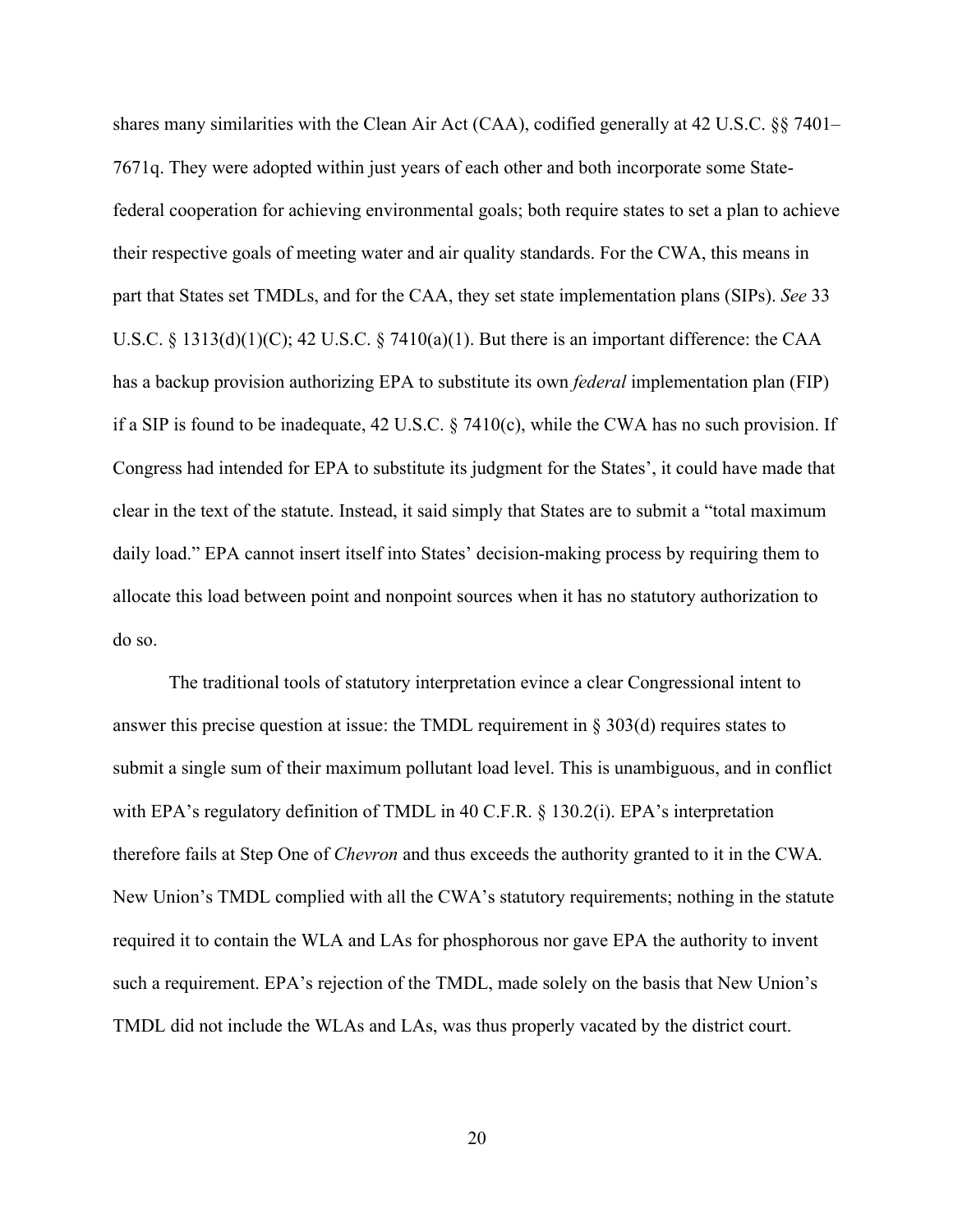### III. EPA'S ADOPTION OF A TMDL CONSISTING OF AN ANNUAL REDUCTION PHASED IN OVER FIVE YEARS IS PERMISSIBLE UNDER CWA § 303(D).

Evaluated under the *Chevron* framework, EPA's adoption of an annual total maximum daily load phased in over five years is a permissible interpretation of CWA § 303(d). Under the  $CWA$ , "total maximum daily load[s]  $\ldots$  shall be established at a level necessary to implement the applicable water quality standards with seasonal variations and a margin of safety which takes into account any lack of knowledge concerning the relationship between effluent limitations and water quality." 33 U.S.C. § 1313(d)(1)(C). EPA regulations specify that "TMDLs can be expressed in terms of either *mass per time*, toxicity, or other appropriate measure." 40 C.F.R. § 130.2(i) (emphasis added). The *Chevron* doctrine applies to the determination of whether the CWA unambiguously rejects phased-in, annual limits, or if EPA's adoption of a TMDL with those characteristics is reasonable. *See generally Chevron*, 467 U.S 842–43*.* EPA's interpretation is controlling unless arbitrary and capricious, and considerable weight is given to the implementing agency's construction of a statutory scheme. *See id.* at 844.

Here, the issue is whether an annual TMDL is a permissible interpretation of CWA  $\S$ 303(d). Circuits are split on this issue. The Third Circuit has held that total maximum daily load is "a term of art meant to be fleshed out by regulation." *Am. Farm Bureau Fed'n*, 792 F.3d at 298. There, the court determined that because the CWA requires EPA to take into account water quality standards, seasonal variations, a margin of safety, and any lack of knowledge when creating TMDLs, Congress was ambiguous on the meaning of "total maximum daily load." *Id.* The Second Circuit has similarly found that TMDLs "may be expressed by another measure of mass per time, where such an alternative measure best serves the purpose of effective regulation of pollutant levels in waterbodies." *NRDC v. Muszynski*, 268 F.3d 91, 99 (2d Cir. 2001); *but see*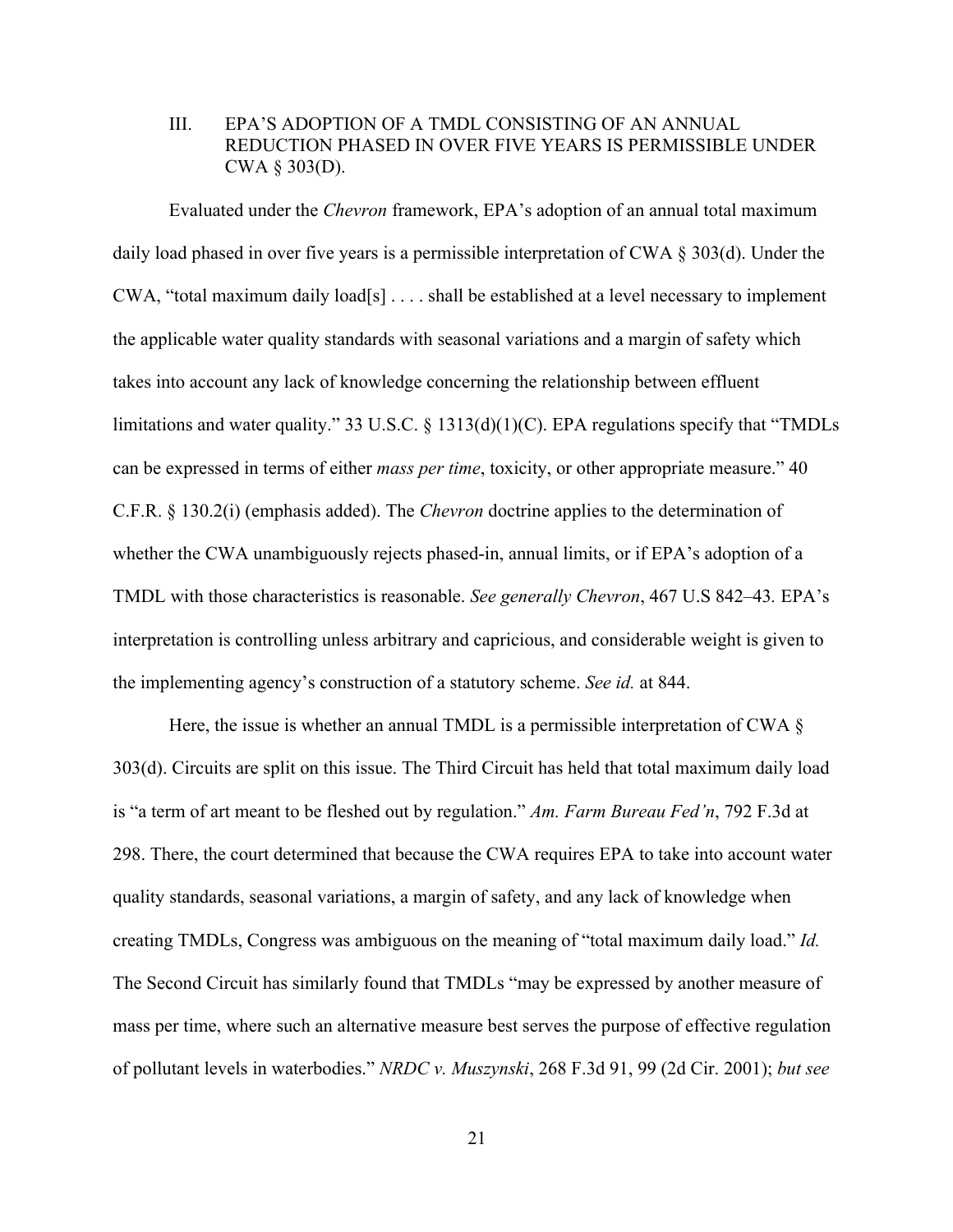*Friends of the Earth, Inc. v. EPA*, 446 F.3d 140, 142 (D.C. Cir. 2006) ("Daily means daily, nothing else.").

CLW challenges EPA's adoption of the Chesaplain TMDL on the basis that an annual load with a phased percentage reduction is an impermissible interpretation of the CWA. Record at 14. CLW argues that the plain meaning of total maximum daily load requires a daily limit, rather than an annual one. *Id.* Additionally, CLW argues that the clear intent of § 303(d) is to generate a TMDL that achieves the requisite WQS immediately, rather than after five years. Record at 15. Both of these arguments fail.

EPA's determination of the Chesaplain TMDL as an annual, phased-in limit is a permissible interpretation of CWA § 303(d). First, the statutory context and legislative history of the CWA indicates that "total maximum daily load" is an ambiguous term of art that EPA should receive considerable deference to interpret, and an annual limit is a reasonable interpretation. Second, the omission of clear limits on TMDL effectiveness timelines, statutory context, and legislative history of § 303(d) confirm that phased-in TMDLs are a permissible interpretation under the CWA.

A. The plain language, statutory context, and legislative history of  $\S 303(d)(1)(C)$ show that "total maximum daily load" is an ambiguous term of art establishing the ambiguity necessary for EPA to receive *Chevron* deference.

A TMDL expressed in annual terms is a permissible interpretation of CWA § 303(d), as "total maximum daily load" is an ambiguous term of art in the context of the CWA and EPA's interpretation is reasonable. Courts determine whether statutory language is ambiguous "by reference to the language itself, the specific context in which [it] is used, and the broader context of the statute as a whole." *Robinson v. Shell Oil Co.*, 519 U.S. 337, 341 (1997). However, Agency interpretations that "fill[] a gap or define[] a term in a way that is reasonable in light of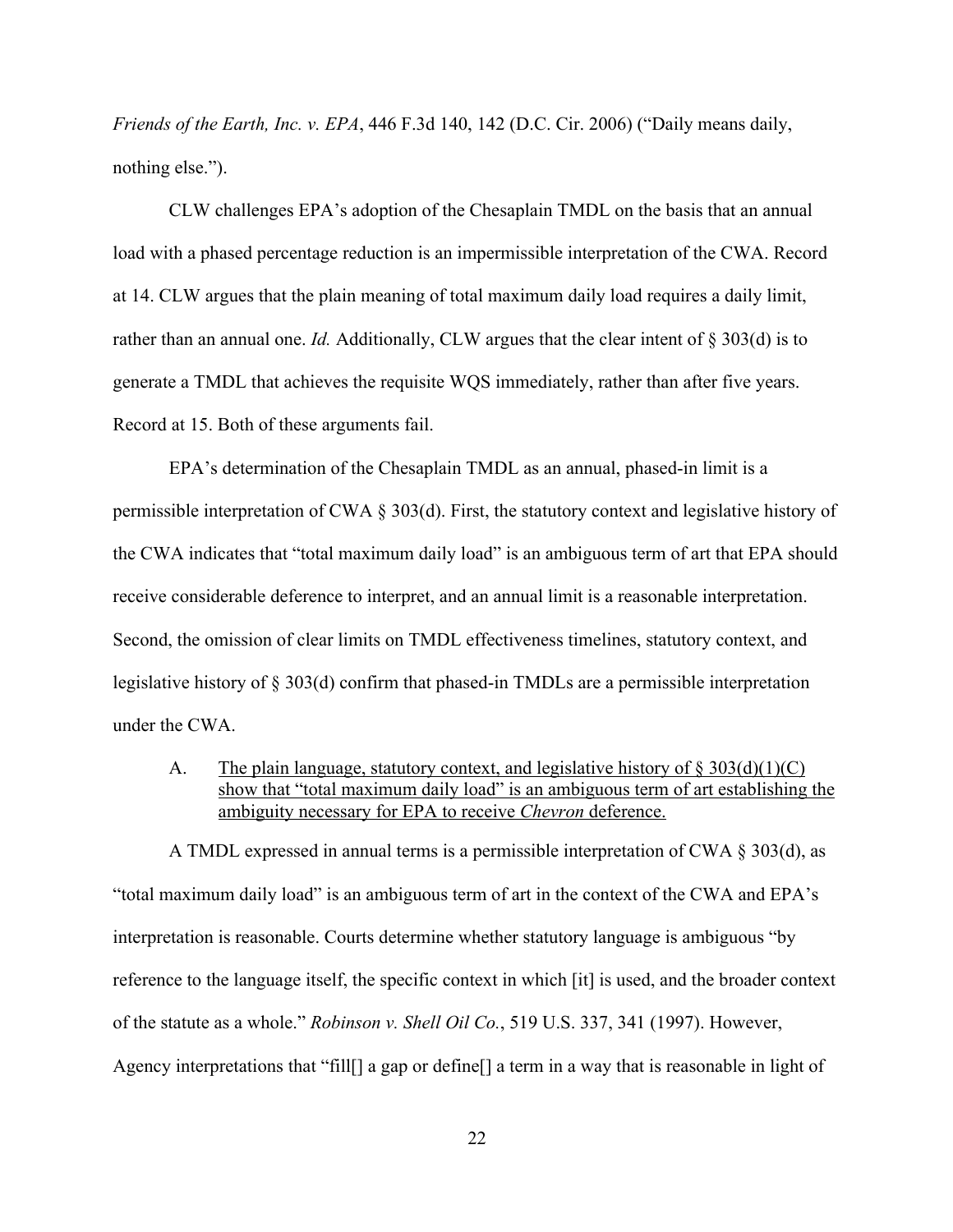the legislature's revealed design" are given controlling weight. *NationsBank of N.C., N.A. v. Variable Annuity Life Ins. Co.*, 513 U.S. 251, 257 (1995).

The plain language and statutory context of  $\S 303(d)$  demonstrate that "total maximum daily load" is a term of art with an ambiguous technical meaning. First, the plain language of §  $303(d)$  shows that TMDL is a term of art. Section  $303(d)(1)(C)$  includes a number of complex, technical requirements for TMDLs, including consideration of water quality standards, seasonal variations, margins of safety, and any lack of knowledge about the connection between the effluent limitations and water quality. 33 U.S.C.  $\S$  1313(d)(1)(C). Each of these factors requires EPA to make a determination on a complex matter based on its technical expertise. When taken together, they demonstrate that total maximum daily load is an ambiguous term of art, as it is a highly technical value that does not have a clear meaning and shifts according to the circumstances of the waters and pollutants at issue.

Additionally, when read in the context of the CWA as a whole, total maximum daily load must be a term of art that allows for flexibility in EPA's interpretation to carry out the purpose of the CWA. The CWA's purpose is "to restore and maintain the chemical, physical, and biological integrity of the Nation's waters." *Id.* § 1251(a). Section 303(a)(1) reiterates that purpose just before directing EPA to set water quality standards and implementation plans, including TMDLs. *See id.* § 1313(a)(1) ("In order to carry out the purpose of this chapter . . . ."). The purpose of the CWA requires effective TMDLs. However, for some pollutants, "effective regulation may best occur by some other periodic measure than a diurnal one." *Muszynski*, 268 F.3d at 99. This means that, despite "daily" being part of the term TMDL, the term must retain flexibility in order for EPA to promulgate the most effective TMDLs possible to restore bodies of water. Additionally, for some pollutants, a phased-in implementation plan may be more effective in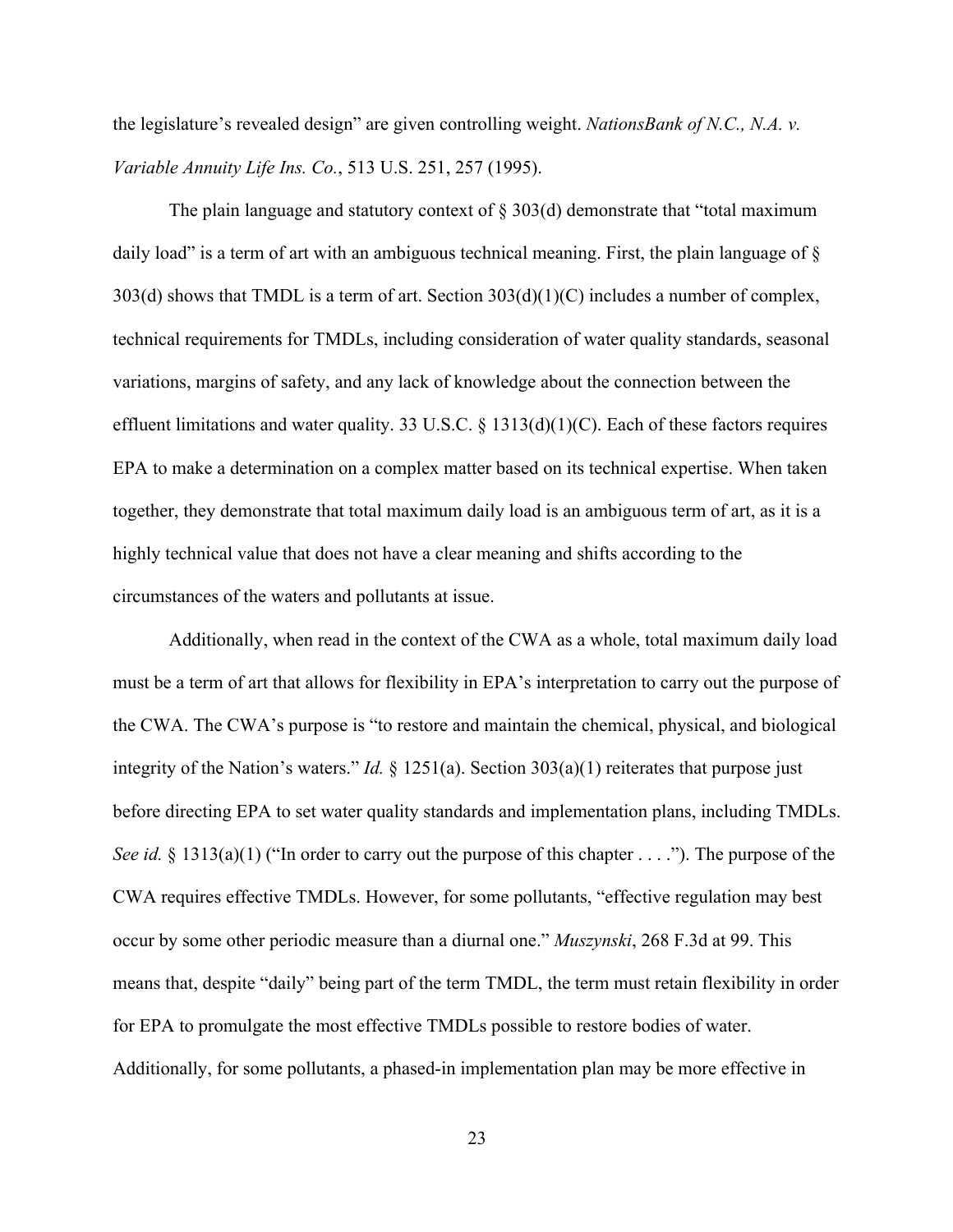achieving the CWA's purposes. Faster implementation may not feasible by the affected sources, and rapid change in water quality may have further unexpected effects on the bodies of water in question. The statutory context further confirms that total maximum daily load is ambiguous.

Furthermore, of the limited legislative discussion of TMDLs at the time of the CWA's passing, the historical record supports that phased-in TMDLs with annual limits are a permissible interpretation of § 303(d). Courts read statutory language as a term of art "when the language was used in that way at the time of the statute's adoption." *Yellen v. Confederated Tribes of Chehalis Rsrv.,* 141 S.Ct. 2434, 2445 (2021). At the time of the CWA's adoption, the House Public Works Committee recognized that setting TMDLs was "a time-consuming and difficult task," further emphasizing that TMDLs are a technical term of art. *See* H.R.Rep. No. 92-911, at 106 (1972). A phased-in, annual limit is reasonable given the complexity of the task of setting TMDLs and the agency expertise require.

Therefore, the plain language and statutory context of § 303(d) demonstrate that total maximum daily load is an ambiguous term of art, satisfying *Chevron* Step One. Congress has not directly addressed the precise question at issue, and EPA is entitled to use its technical expertise to establish a reasonable interpretation of this statutory gap. The Court should therefore move on to *Chevron* Step Two to evaluate whether the interpretation was reasonable.

B. EPA's interpretation of total maximum daily load to include phased-in, annual limits is reasonable, and therefore deserving of deference, under *Chevron* Step Two.

Under *Chevron* Step Two analysis, EPA's interpretation of total maximum daily load to include annual limits is reasonable, and the court must defer to that interpretation and accordingly to its adoption of New Union's phased annual pollution loading reduction. Once a reviewing court has established that "Congress has not directly addressed the precise question at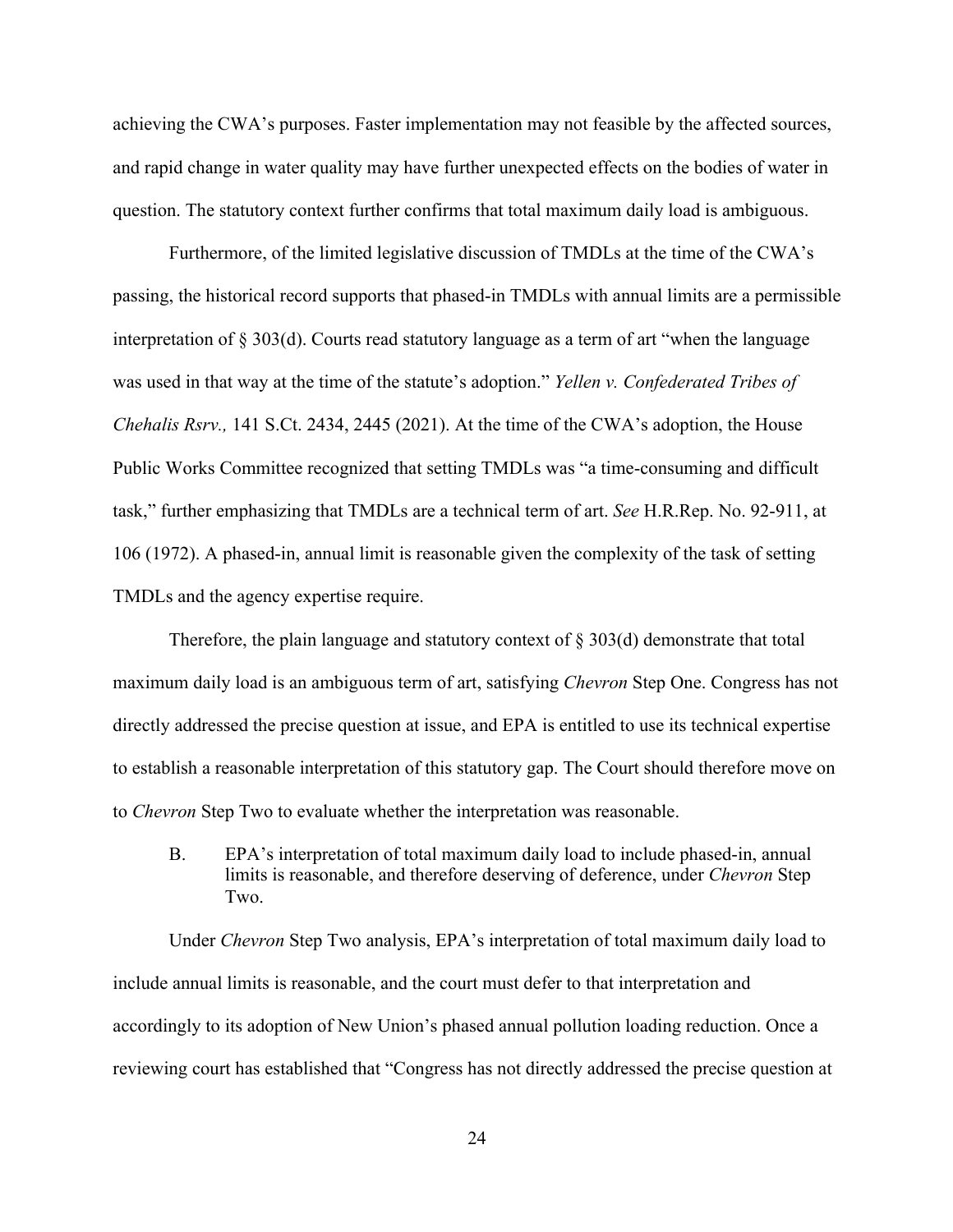issue, the court does not simply impose its own construction on the statute . . . . the question for the court is whether the agency's answer is based on a *permissible* construction of the statute." *Chevron*, 467 U.S. at 843 (emphasis added). *Chevron* Step Two analysis thus proceeds by evaluating whether an ambiguous statutory term has been reasonably interpreted by the agency. *Mayo Found. For Med. Educ. & Rsch. v. United States*, 562 U.S. 44, 58 (2011) ("[T]he second step of *Chevron* . . . . asks whether the [agency's] rule is a reasonable interpretation of the enacted text.") (internal citation omitted).

Critically, this highly deferential second step is intended not to question the agency's policy choice, but rather for the narrow purpose of ensuring that the agency has reasonably exercised its statutory authority. *Chevron*, 467 U.S. at 866 ("When a challenge to an agency construction of a statutory provision, fairly conceptualized, really centers on the wisdom of the agency's policy, rather than whether it is a reasonable choice within a gap left open by Congress, the challenge must fail."). And though there could be multiple reasonable interpretations of the statutory gap, the court must uphold the agency's interpretation as long as it is among those permissible options. *See Nat'l Cable & Telecomms. Ass'n v. Brand X Internet Servs.*, 545 U.S. 967, 980 (2005) (citing *Chevron*, 467 U.S. at 843–44) ("If a statute is ambiguous, and if the implementing agency's construction is reasonable, *Chevron* requires a federal court to accept the agency's construction of the statute, even if the agency's reading differs from what the court believes is the best statutory interpretation.").

Here, CLW's challenge to EPA's approval of this permit is based on its disagreement with the wisdom of the policy choice to set a phased-in, annual TMDL rather than whether it is reasonable. But displeasure with EPA's policy choices is not grounds for invalidating EPA's reasonable construction of the CWA, which must be afforded deference in keeping with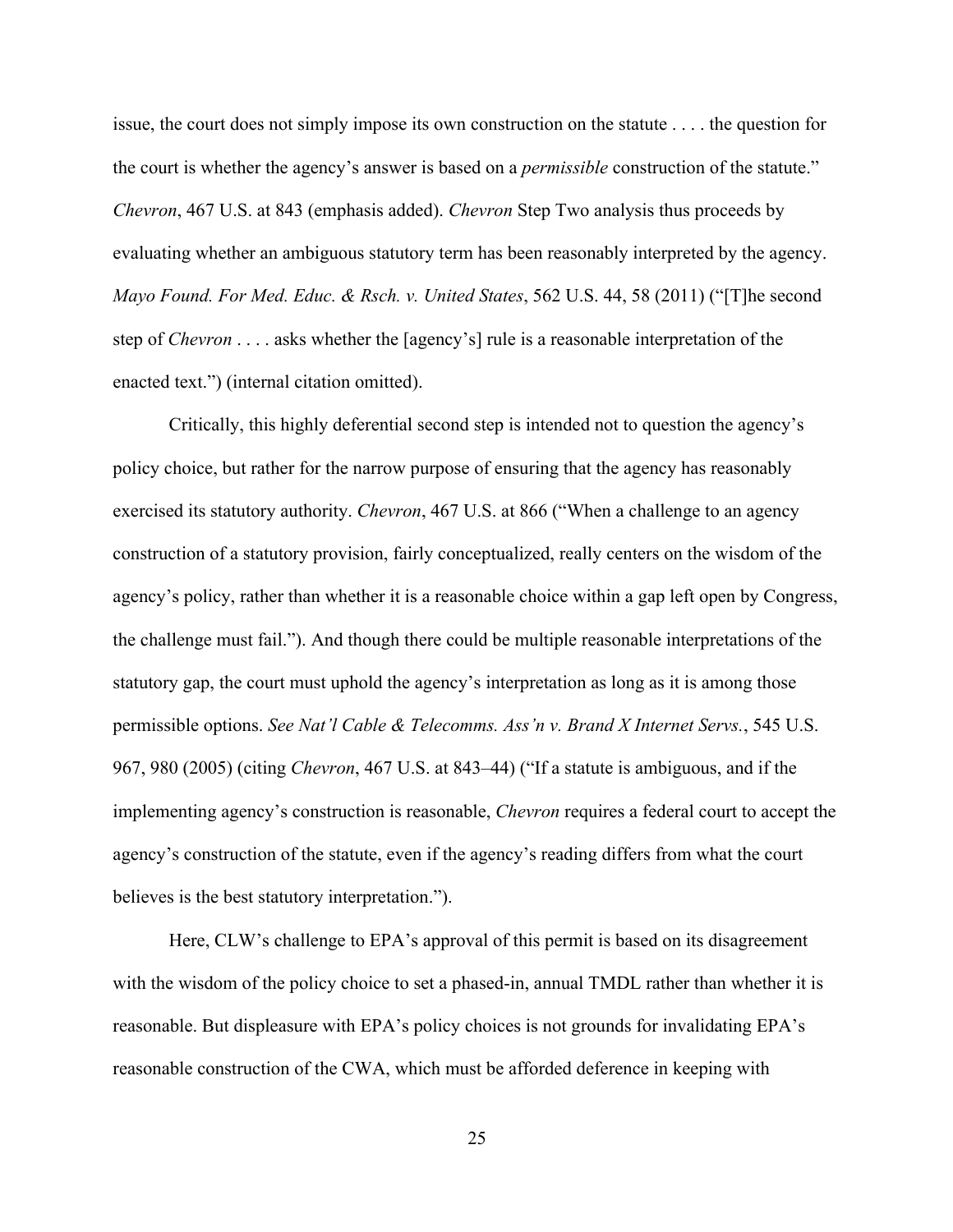*Chevron*. First, the same facts that showed the term was ambiguous in Step One also support that EPA's interpretation was permissible. The substantive requirements of TMDLs "expand the scope of a TMDL beyond a mere number." *Am. Farm Bureau Fed'n*, 79 F.3d at 298. As a technical term of art, the TMDL is subject to interpretation guided by agency expertise. And in fact, EPA has previously found that regulating phosphorus specifically with a daily limit is not effective, as "phosphorus concentrations vary seasonally and annually." *Muszynski*, 268 F.3d at 99. Here, EPA has also found that an annual limit for phosphorus is suitable. In addition, EPA has found that a phased-in implementation approach was preferable, as evidenced by its rejection of New Union's second TMDL proposal that did not include the phase-in. EPA is much more well-suited to make policy decisions of this complexity than the court, as it has the expertise to determine whether a daily limit is feasible for a particular pollutant, and *Chevron* mandates that the court defer to this expertise. *See Chevron*, 46 U.S. at 865.

Therefore, under the high level of deference afforded by *Chevron*, the court must accept EPA's interpretation of § 303(d).

IV. EPA'S DETERMINATION SUGGESTING NONPOINT SOURCE BMPS AS AN OFFSET TO POINT SOURCE REDUCTIONS FOR WATER OUALITY STANDARD PLANNING WAS NOT ARBITRARY AND CAPRICIOUS OR AN ABUSE OF DISCRETION.

The district court correctly held that EPA lacked the statutory authority to promulgate the provisions of 40 C.F.R. § 130.2(i) which required States to create LAs and WLAs as part of the TMDL process. Nonetheless, EPA's determination that States can take credit for nonpoint source BMP pollutant loading reductions was not arbitrary and capricious or an abuse of discretion when evaluated under the deferential judicial review standard applied to such agency decisionmaking.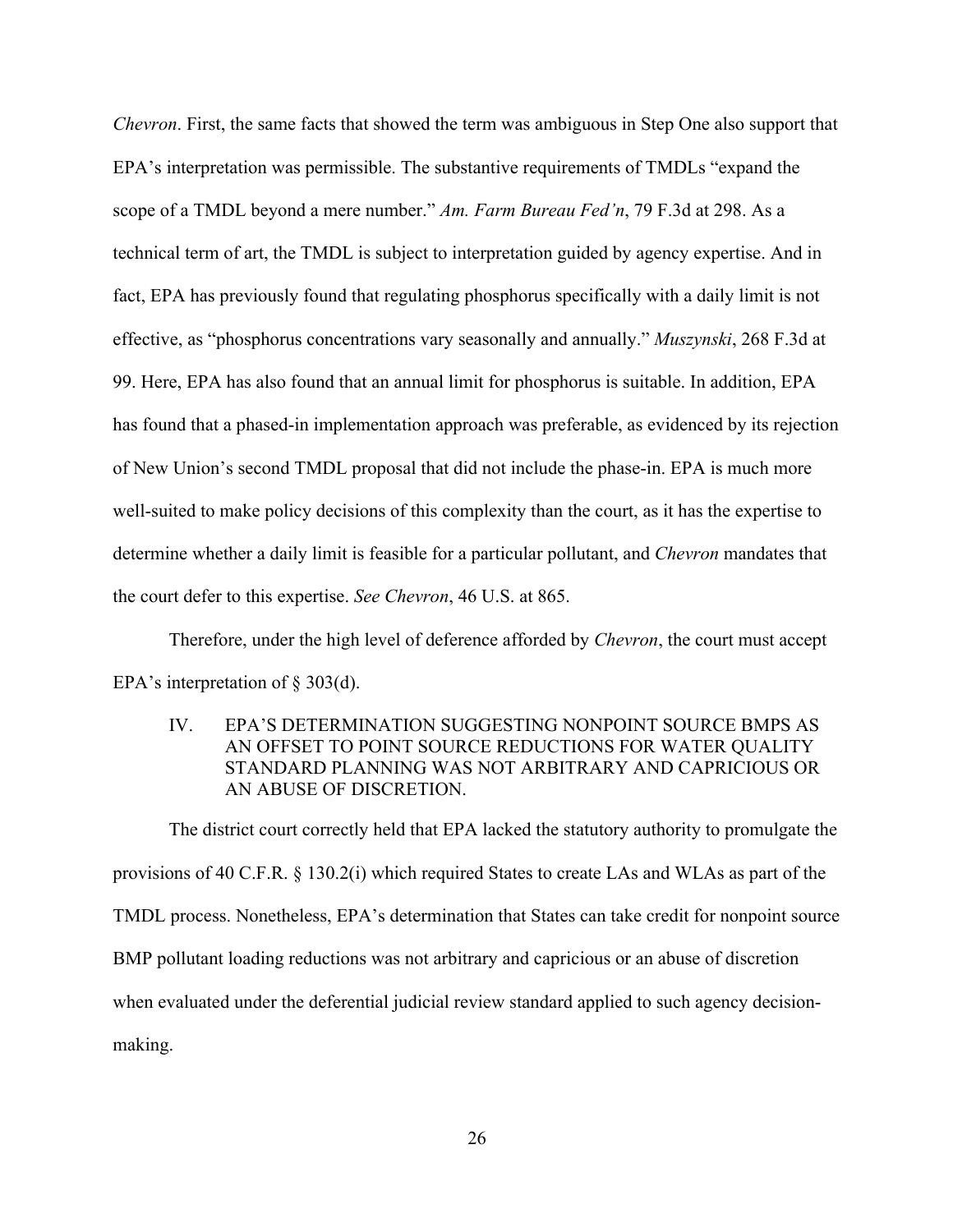An agency's application of its regulatory standards is evaluated under the deferential arbitrary and capricious standard articulated in *Citizens to Preserve Overton Park v. Volpe*, 401 U.S. 402 (1971) and *Motor Vehicle Mfrs. Ass'n of U.S. v. State Farm Auto Mutual Ins. Co.*, 463 U.S. 29 (1983). A reviewing court may set aside an agency's action if it is "arbitrary, capricious, an abuse of discretion, or otherwise not in accordance with law." *Overton Park*, 401 U.S. at 414 (internal citation omitted). But the reviewing court's "scope of review under the 'arbitrary and capricious' standard is narrow and a court is not to substitute its judgment for that of the agency." *State Farm*, 463 U.S. at 43. Rather, the standard is that the agency must "examine the relevant data and articulate a satisfactory explanation for its action including a 'rational connection between the facts found and the choice made.'" *Id.* at 43 (quoting *Burlington Truck Lines v. United States*, 371 U.S. 156, 168 (1962)). The court then "consider[s] whether the decision was based on a consideration of the relevant factors and whether there has been a clear error of judgment." *Overton Park,* 401 U.S. at 416.

Here, EPA's determination to suggest nonpoint source BMPs as an offset to point source reductions as a matter of planning for water quality standard compliance satisfied this generous standard. EPA was free to make such a determination regardless of its 1991 guidance document which referenced "reasonable assurances" that the BMPs will actually cause reductions. EPA, *Guidance for Water Quality Based Decisions: The TMDL Process* 15 (1991) [hereinafter *Guidance*].

EPA was not bound by the "reasonable assurance" standard it articulated in the 1991 Guidance. In fact, the document itself denied that its contents were binding:

This document provides guidance only. It does not establish or affect legal rights or obligations. This guidance may be reviewed and revised periodically to reflect changes in EPA's strategy for the implementation of water quality-based controls, to include new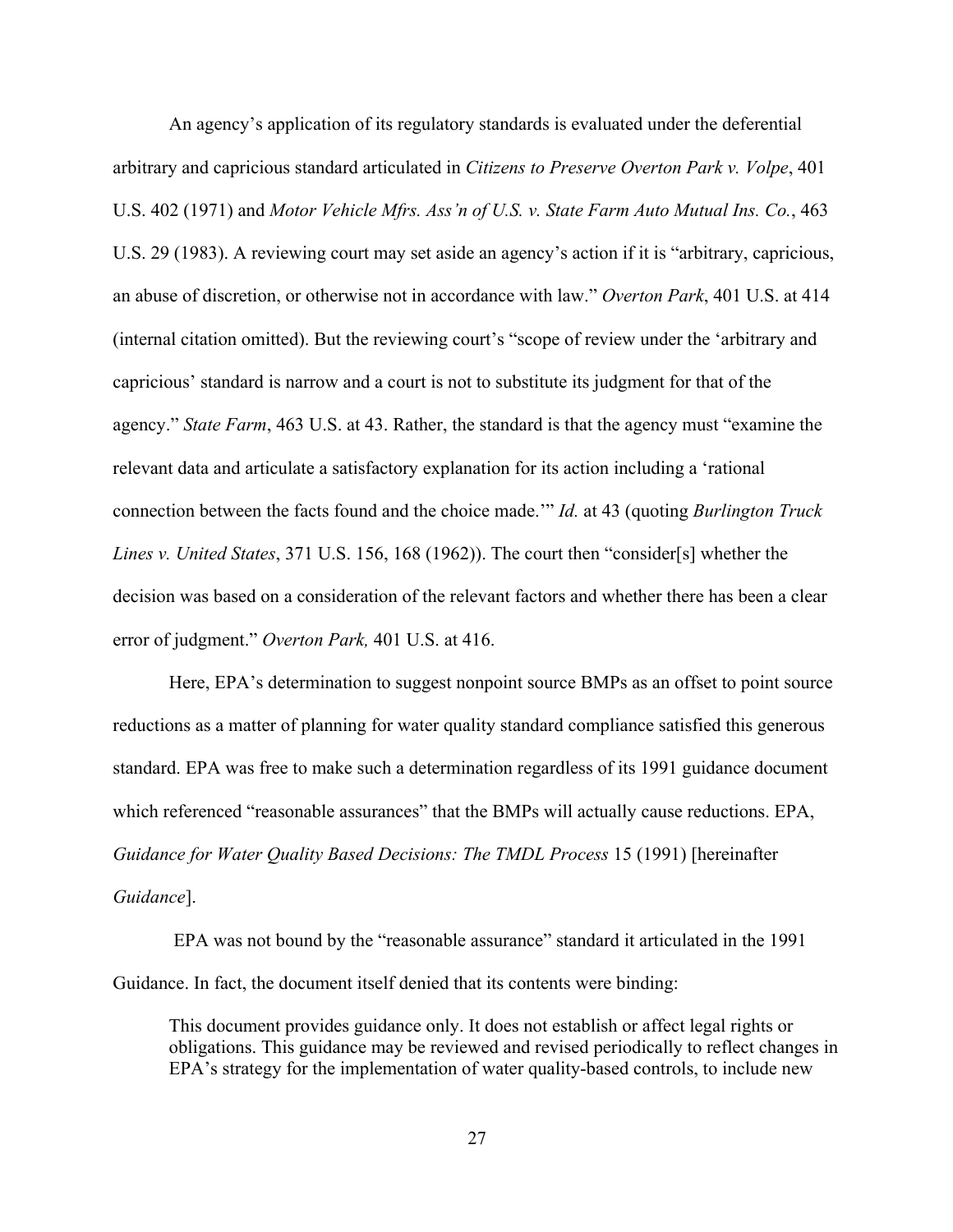information, or to clarify and update the text. Decisions in any particular case will be made by applying the Clean Water Act and implementing regulations.

*Id.* EPA's own guidelines left the agency free to revise the standards as it best saw fit when implementing the CWA.

An agency document "will be considered binding as a practical matter if it either appears on its face to be binding . . . or is applied by the agency in a way that indicates it is binding." *Gen. Elec. Co. v. EPA*, 290 F.3d 377, 383 (D.C. Cir. 2002). But a court may find disclaimers similar to that found in the 1991 guidelines "relevant to the conclusion that a guidance document is non-binding." *See Cement Kiln Recycling Coal. v. EPA*, 493 F.3d 207, 228 (D.C. Cir. 2007) (finding that EPA guidance was not binding based on a similar disclaimer in the document); *Molycorp, Inc. v. EPA*, 197 F.3d 543, 546 (D.C. Cir. 1999) (same). Hence, this Court should find that EPA was not bound to apply a reasonable assurance standard when evaluating BMPs for tradeoff credit.

The inquiry is thus whether EPA's determination was based on a consideration of the relevant factors and whether there was a rational connection between the facts found and the choice made. *See Motor Vehicle Mfrs. Ass'n of U.S.,* 463 U.S. at 42–43 ("[Petitioner] argues that under this standard, a reviewing court may not set aside an agency rule that is rational, based on consideration of the relevant factors and within the scope of the authority delegated to the agency by the statute. We do not disagree."). This is a low bar. The Supreme Court has found this standard satisfied even when EPA decision-making is internally inconsistent within a proceeding. *See Nat'l Ass'n of Home Builders v. Defs. of Wildlife,* 551 U.S. 644, 658–59 (2007) (holding that EPA's decision to approve a transfer application was neither capricious nor arbitrary, despite applying different legal standards throughout one proceeding). Therefore, the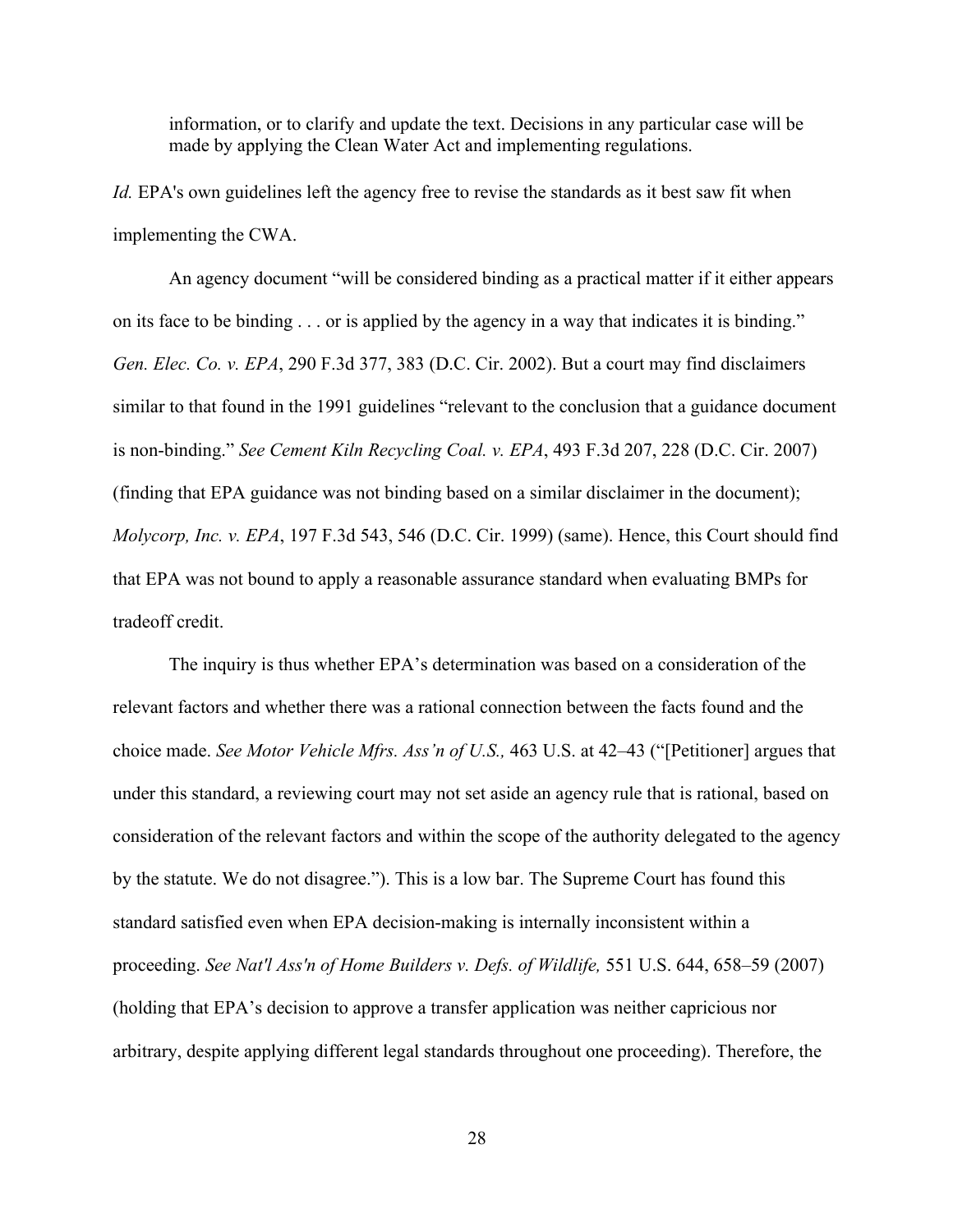Court should not find EPA's decision to fail this test unless the agency "relied on factors which Congress had not intended it to consider." *State Farm*, 463 U.S. at 43.

Here, EPA's decision to suggest nonpoint source BMPs as an offset to point source reductions in 40 C.F.R. § 130.2(i) can "reasonably be discerned" and is consistent with the goals of the CWA. *Bowman Transp., Inc. v. Arkansas-Best Freight Sys., Inc.*, 419 U.S. 281, 286 (1974). First, "one of the key goals of the [Clean Water Act] is more effective control of nonpoint source pollution" because these sources of pollution "are believed to be the largest remaining water pollution problem affecting United States waters." Cong. Rsch. Serv., RL 30437, *Water Quality Initiatives and Agriculture* (Dec. 20, 2000). Second, "the TMDL process provides for nonpoint source control tradeoffs." 40 C.F.R. § 130.2(i). And finally, "[t]he TMDL process distributes portions of the waterbody's assimilative capacity to various pollution sources . . . so that the waterbody achieves its water quality standards . . . . By optimizing alternative point and nonpoint source control strategies, the cost effectiveness and pollution reduction benefits of allocation tradeoffs may be evaluated." *Guidance*, *supra*, at 20. Taking everything into consideration, EPA's tradeoff consideration for the implementation of BMPs at nonpoint sources was reasonable.

In sum, if this Court finds that EPA had statutory authority to promulgate its TMDL, then it should find that BMP tradeoff credits are not an arbitrary and capricious exercise of EPA decision-making.

\* \* \*

In conclusion, this Court should hold that  $(1)$  this case is ripe for judicial review;  $(2)$ EPA's determination to reject the New Union Chesaplain phosphorus TMDL on the basis that it did not include WLAs and LAs is contrary to law; (3) EPA's adoption of an annual TMDL